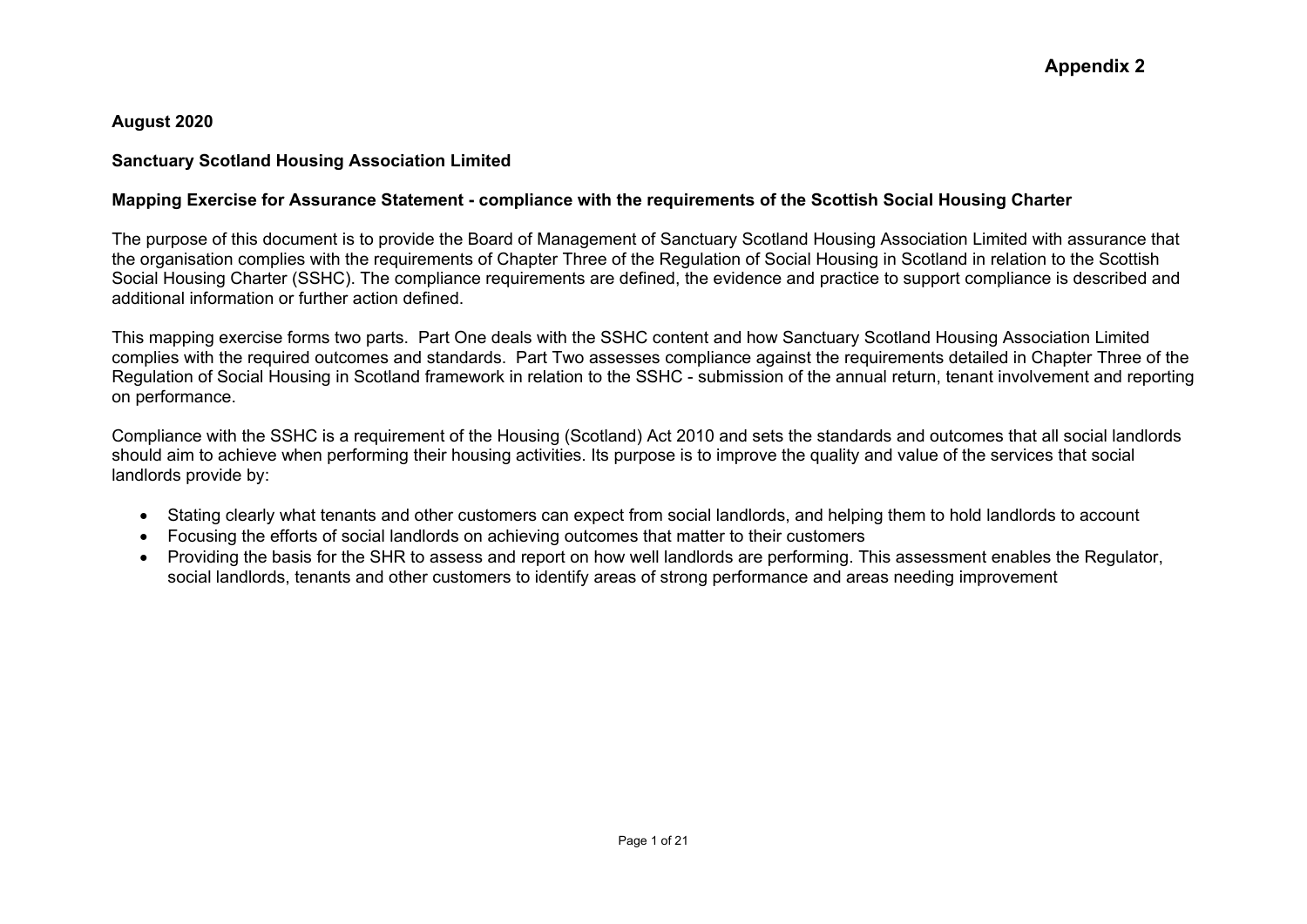# **PART ONE**

| <b>Section outcomes &amp; standards</b>                                                                                                                                                                                  | <b>Evidence</b>                                                                                                                                                                                                                                                                                             | <b>Compliant?</b> | <b>Action required/commentary</b>                                                                                                                                                                                                                                                                        |
|--------------------------------------------------------------------------------------------------------------------------------------------------------------------------------------------------------------------------|-------------------------------------------------------------------------------------------------------------------------------------------------------------------------------------------------------------------------------------------------------------------------------------------------------------|-------------------|----------------------------------------------------------------------------------------------------------------------------------------------------------------------------------------------------------------------------------------------------------------------------------------------------------|
| THE CUSTOMER/LANDLORD RELATIONSHIP                                                                                                                                                                                       |                                                                                                                                                                                                                                                                                                             |                   |                                                                                                                                                                                                                                                                                                          |
| 1: Equalities<br>Social landlords perform all<br>aspects of their housing services<br>so that:<br>Every tenant and other<br>customer has their<br>individual needs<br>recognised, is treated<br>fairly and with respect, | Introduction of new Operating Model - contact via<br>different formats; email, phone, office, post.<br>Displayed on letterheads/correspondence, email<br>signatures and website.<br>KnowledgePoint - Housing, Repairs, Income<br><b>Services</b><br><b>Sanctuary Scotland Tenant Participation Strategy</b> | Yes               | There remain a small number of<br>processes that are not yet live -<br>these are part of the project<br>optimisation phase. For example,<br>utilising central services to<br>support MMR. Planning and<br>communication for constant<br>improvement is in place through<br>monthly conference calls with |
| and receives fair access to<br>housing and housing<br>services.<br>This outcome describes what<br>social landlords, by complying                                                                                         | 2019-2022 (PDF 3.1MB) - updated 2019<br><b>National Review Panel and Focus Groups:</b><br><b>Code of Conduct, Terms of Reference</b><br><b>Tenant Members of Board of Management and Area</b>                                                                                                               |                   | CSC, CIT, CMT and CSC<br>Housing Admin functions.<br>However, this does not prevent<br>the service being delivered or<br>compromise compliance.                                                                                                                                                          |
| with equalities legislation, should<br>achieve for all tenants and other<br>customers regardless of age,<br>disability, gender reassignment,<br>marriage and civil partnership,<br>race, religion or belief, sex, or     | <b>Committees</b><br><b>Governing Body Reports</b><br><b>Tenant Satisfaction Survey</b>                                                                                                                                                                                                                     |                   | The Tenant Participation Strategy<br>approved by Board of<br>Management 17.9.19 which<br>included considered by the<br>National Review Panel in June<br>2019.                                                                                                                                            |
| sexual orientation. It includes<br>landlords' responsibility for finding<br>ways of understanding the rights<br>and needs of different customers<br>and delivering services that<br>recognise and meet these             | <b>Transactional surveys for repairs and settling in</b><br>visits.<br>20% target of home visits – Performance for<br><b>Housing Officers</b><br><b>Annual Report to Tenants published</b><br><b>Tenant Handbook and complaints leaflet</b>                                                                 |                   | Action Plan collated by Senior<br>Management Team, has been<br>implemented and is subject to<br>regular review.<br><b>Annual Report to Tenants-</b><br>discussed with NRRP 6.11.2019.<br>Recommendations will be<br>reviewed again when the 2020                                                         |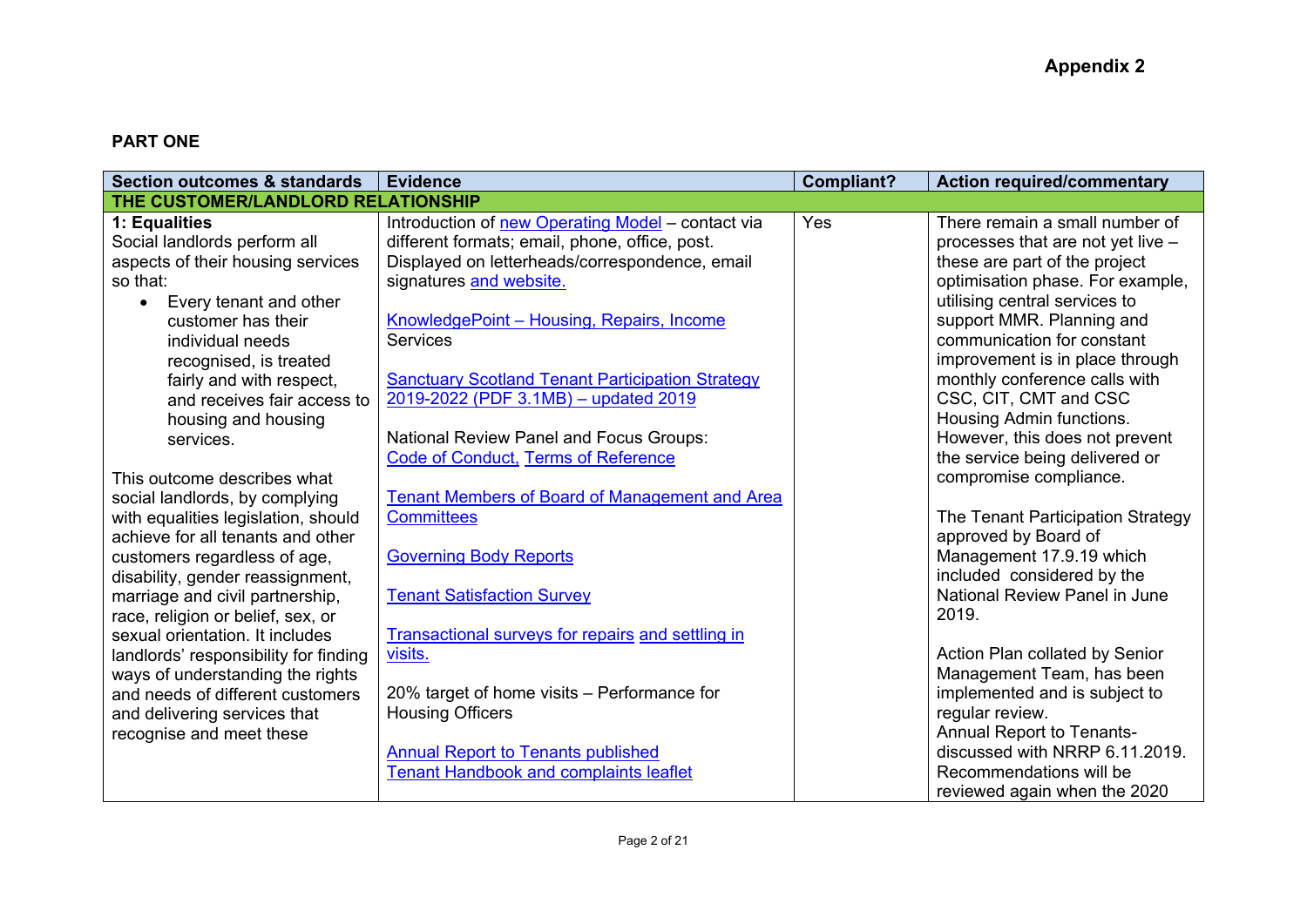| Consultation with tenants - example Lettings Policy<br>and Procedure, (see item 10a) and rent increase                    | Report is due for discussion.                              |
|---------------------------------------------------------------------------------------------------------------------------|------------------------------------------------------------|
| 2020 (see item 13).                                                                                                       | Local Lettings Strategies updated                          |
| <b>Local Lettings Strategies 2020</b>                                                                                     | following consultation with Area<br>Committees in May 2020 |
| <b>Fairness for All and Group Equality and Diversity</b><br><b>Working Group</b>                                          | approved by Board of<br>Management in June 2020.           |
| All Policies and Procedures have a reference to                                                                           |                                                            |
| impact on Equality and Diversity. Equality, Diversity                                                                     |                                                            |
| and Inclusion Manager has monthly calls with the<br>Policy and Equalities Manager to ensure Group-wide                    |                                                            |
| initiatives are adopted locally and that participation is<br>maximised for specialist support groups such as:             |                                                            |
| <b>Black Lives Matter, Parents and Carer support</b><br>network, LGBT.                                                    |                                                            |
| All governing body reports include reference to the<br>impact on Diversity.                                               |                                                            |
| Analysis on equalities and diversity information of                                                                       |                                                            |
| customers completed for Scotland with Business<br>Information in June 2020, for presentation at SMT in<br>September 2020. |                                                            |
| Exercise for capturing missing equalities data of                                                                         |                                                            |
| customers to commence with a large-scale Business                                                                         |                                                            |
| Information Survey in Autumn 2020.                                                                                        |                                                            |
| New mandatory training rolled on Equality and<br>Diversity for Managers (2020)                                            |                                                            |
| <b>Our values - Sanctuary Group</b>                                                                                       |                                                            |
|                                                                                                                           |                                                            |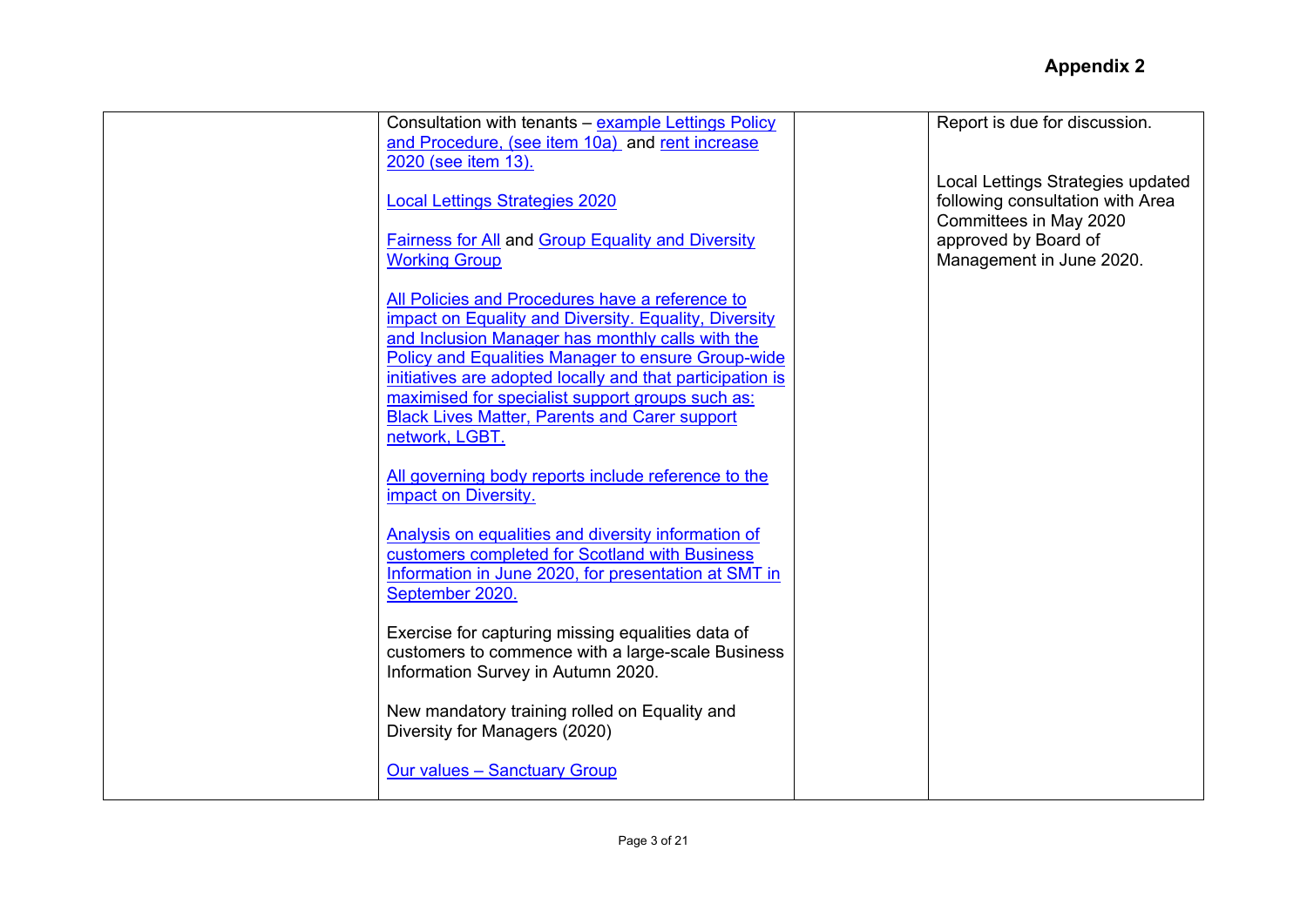| 2: Communication                  | 24 hour, 7 days, 365 days a year Customer Service       | Yes | The Tenant Participation Strategy                                                                                           |
|-----------------------------------|---------------------------------------------------------|-----|-----------------------------------------------------------------------------------------------------------------------------|
| Social landlords manage their     | Centre available to report repairs, provide income      |     | approved by Board of                                                                                                        |
| businesses so that:               | services and housing services.                          |     | Management 17.9.19 which                                                                                                    |
| Tenants and other<br>$\bullet$    |                                                         |     | included considerations from the                                                                                            |
| customers find it easy to         | <b>Website information</b>                              |     | National Review Panel in June                                                                                               |
| communicate with their            |                                                         |     | 2019.                                                                                                                       |
| landlord and get the              | Local Operations – open to the public.                  |     |                                                                                                                             |
| information they need             |                                                         |     | Communication with tenants -                                                                                                |
| about their landlord, how         | <b>Sanctuary Scotland Tenant Participation Strategy</b> |     | campaign launched in August                                                                                                 |
| and why it makes                  | 2019-2022 (PDF 3.1MB) - updated 2019                    |     | 2020 to consult with tenants on                                                                                             |
| decisions and the services        |                                                         |     | how they would like to receive                                                                                              |
| it provides                       | <b>National Review Panel and Focus Groups:</b>          |     | information, and what they would                                                                                            |
|                                   | <b>Code of Conduct, Terms of Reference</b>              |     | like to know about.                                                                                                         |
|                                   |                                                         |     |                                                                                                                             |
| This outcome covers all aspects   |                                                         |     | <b>Helpus</b>                                                                                                               |
| of landlords' communication with  | Mobile working introduced – aims and objectives to      |     | to shape                                                                                                                    |
| tenants and other customers. This | have a greater presence in the communities we           |     | our                                                                                                                         |
| could include making use of new   | serve and support those most in need.                   |     | <b>services</b>                                                                                                             |
| technologies such as web-based    |                                                         |     |                                                                                                                             |
| tenancy management systems        | Feedback sought and received for consultation on        |     |                                                                                                                             |
| and smart phone applications. It  | rent increase 2020.                                     |     |                                                                                                                             |
| is not just about how clearly and |                                                         |     |                                                                                                                             |
| effectively a landlord given      | <b>Tenant Satisfaction Survey</b>                       |     | how we communicate with all<br>as possible, from even                                                                       |
| information to those who want it. |                                                         |     | our residents and we want to<br>community we serve, to haw<br>ear vour views<br>the opportunity to get involved             |
| It also covers making it easy for | Customer contact, complaints handling and               |     | in shaping our services,<br>You can get involved and make<br>especially if you haven't taken<br>a real difference to how we |
| tenants and other customers to    | compensation policy and procedure.- updated             |     | part before<br>keep in touch with you in the<br>It would be great to hear from                                              |
| make complaints and provide       | August 2020 (Area Committee approval) due to be         |     |                                                                                                                             |
| feedback on services, using that  | reviewed by Board of Management in October 2020.        |     | Sanctuary<br>Housing<br>ges/default.aspx <b>T INVOLVED</b>                                                                  |
| information to improve services   |                                                         |     |                                                                                                                             |
| and performance, and letting      |                                                         |     |                                                                                                                             |
| people know what they have done   | <b>Privacy Statements provided to customers who</b>     |     |                                                                                                                             |
| in response to complaints and     | share their personal data with us to deliver services.  |     | Freedom of Information – new                                                                                                |
| feedback. It does not require     |                                                         |     | webpage published in accordance                                                                                             |
| landlords to provide legally      | PR and Communications - newspapers, websites,           |     | with the model publication                                                                                                  |
| protected, personal or commercial | You Tube.                                               |     | scheme classes, making more                                                                                                 |
|                                   |                                                         |     |                                                                                                                             |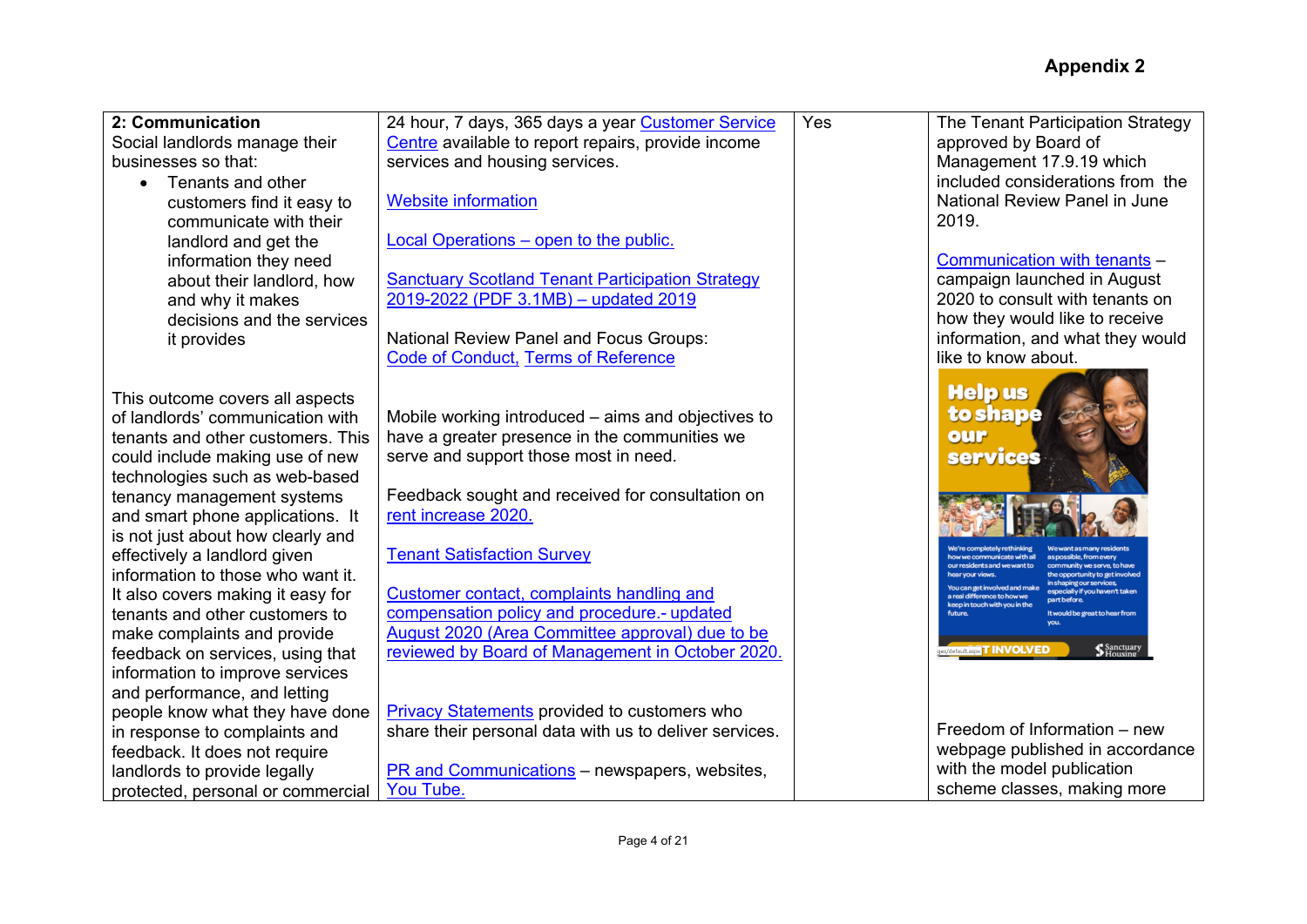| information.                                                             |                                                                                                     |     | information publicly accessible.<br>https://www.sanctuary-<br>scotland.co.uk/foi-sanctuary-<br>scotlands-publication-scheme |
|--------------------------------------------------------------------------|-----------------------------------------------------------------------------------------------------|-----|-----------------------------------------------------------------------------------------------------------------------------|
| 3. Participation<br>Tenants and other                                    | <b>Sanctuary Scotland Tenant Participation Strategy</b><br>2019-2022 (PDF 3.1MB) - updated 2019     | Yes | The Tenant Participation Strategy<br>approved by Board of                                                                   |
| customers find it easy to                                                |                                                                                                     |     | Management 17.9.19 which                                                                                                    |
| participate in and                                                       | <b>National Review Panel and Focus Groups:</b>                                                      | Yes | included considerations from the                                                                                            |
| influence their landlord's                                               | <b>Code of Conduct, Terms of Reference</b>                                                          |     | National Review Panel in June                                                                                               |
| decisions at a level they                                                |                                                                                                     | Yes | 2019.                                                                                                                       |
| feel comfortable with                                                    | <b>Tenant Members of Board of Management and Area</b>                                               |     |                                                                                                                             |
| This outcome describes what                                              | <b>Committees</b>                                                                                   | Yes | Due to Covid19 restrictions                                                                                                 |
| landlords should achieve by                                              | Estate Inspections – invitations are sent to                                                        |     | <b>National Resident Review Panel</b><br>meetings have been held virtually                                                  |
| meeting their statutory duties on<br>tenant participation. It covers how | interested tenants on a needs basis.                                                                |     | using Microsoft Teams.                                                                                                      |
| social landlords gather and take                                         |                                                                                                     |     |                                                                                                                             |
| account of the views and priorities                                      | Community Investment team provide services                                                          |     | Communication with tenants -                                                                                                |
| of their tenants, other customers,                                       | directly in communities based on the needs of those                                                 |     | campaign launched in August                                                                                                 |
| and bodies representing them                                             | communities and work in partnership with other                                                      |     | 2020 to consult with tenants on                                                                                             |
| such as registered tenant                                                | agencies and community members to deliver                                                           |     | how they would like to receive                                                                                              |
| organisations, how they shape                                            | projects. Distribution of £50,000 CI budget.                                                        |     | information, and what they would<br>like to know about. This also                                                           |
| their services to reflect these<br>views; and how they help tenants,     | Community investment activities delivered in<br>partnership with contractors as part of development |     | includes an explicit invite to                                                                                              |
| other customers and bodies                                               | programme.                                                                                          |     | become more involved in                                                                                                     |
| representing them such as                                                |                                                                                                     |     | reviewing services and decision-                                                                                            |
| registered tenant organisations to                                       | Consultation carried out with Focus Groups (by                                                      |     | making processes.                                                                                                           |
| become more capable of                                                   | Region) for example as part of the rent increase                                                    |     |                                                                                                                             |
| involvement- this could include                                          | consultation.                                                                                       |     | Community Investment - secured                                                                                              |
| supporting them to scrutinise                                            |                                                                                                     |     | external funding £96,000 from                                                                                               |
| landlord services.                                                       | Tenant Satisfaction surveys to seek views of                                                        |     | Scottish Government to assist in                                                                                            |
|                                                                          | customers and improvement plans to address                                                          |     | Covid-response work in local<br>communities across Scotland. In                                                             |
|                                                                          | outcomes. 89.91% of respondents satisfied with the<br>opportunities given to them to participate in |     | addition, £45,000 secured for a                                                                                             |
|                                                                          | landlords decision making.                                                                          |     | antisocial behaviour project with                                                                                           |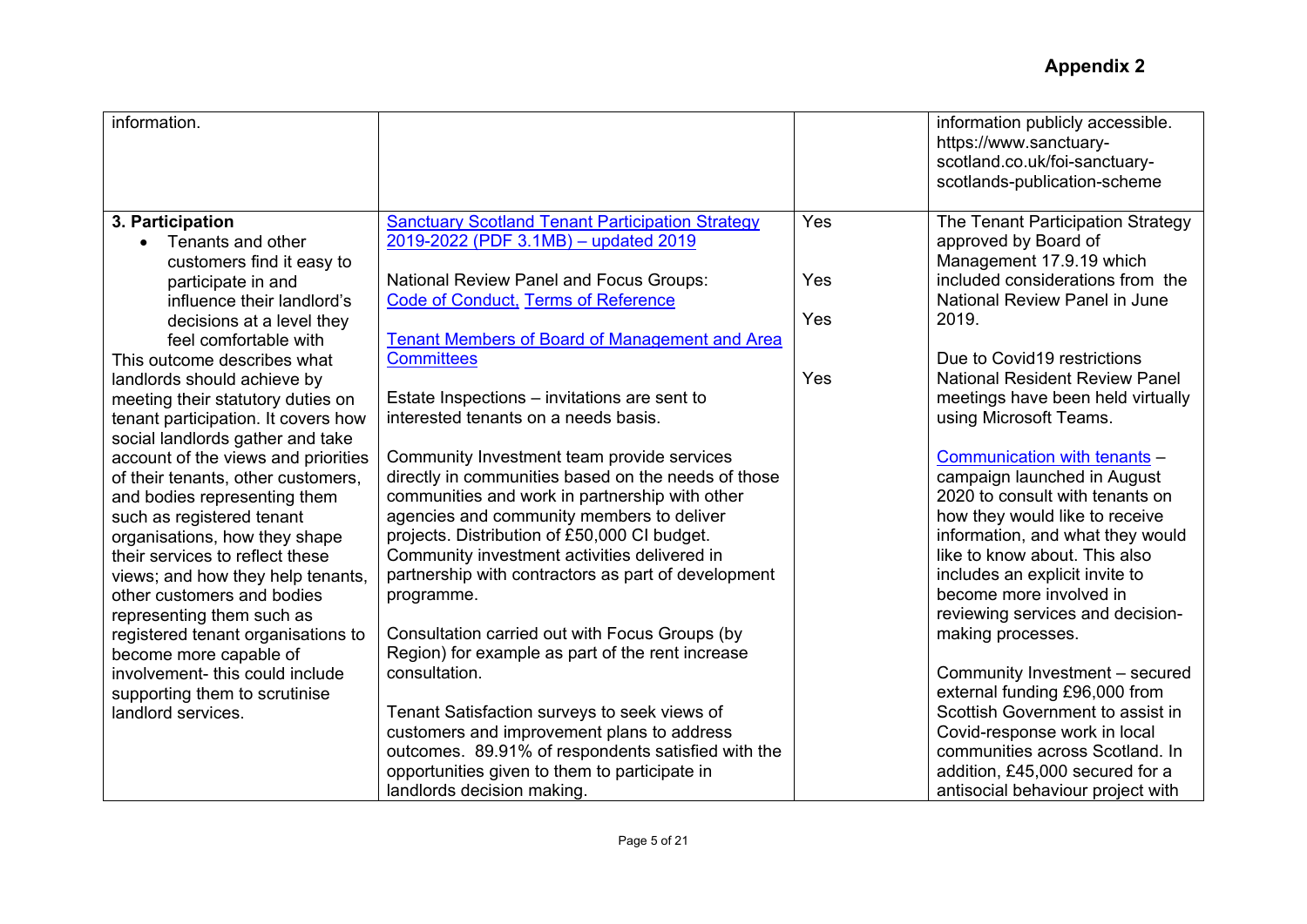|  | young people in Priesthill (provide |
|--|-------------------------------------|
|  | £15k per year for three years to    |
|  | work with Police Scotland, local    |
|  | schools (primary and secondary      |
|  | to cover transition year),          |
|  | Community Safety, Streetcones,      |
|  | NHS and local community to          |
|  | tackle the root causes of ASB       |
|  | through education and               |
|  | relationship building.              |
|  | ). £76k over three years also       |
|  | secured for The Pyramid in          |
|  | Anderston; creating an accessible   |
|  | community space and the support     |
|  | of a community development          |
|  | worker to transform the building    |
|  | into a community hub.               |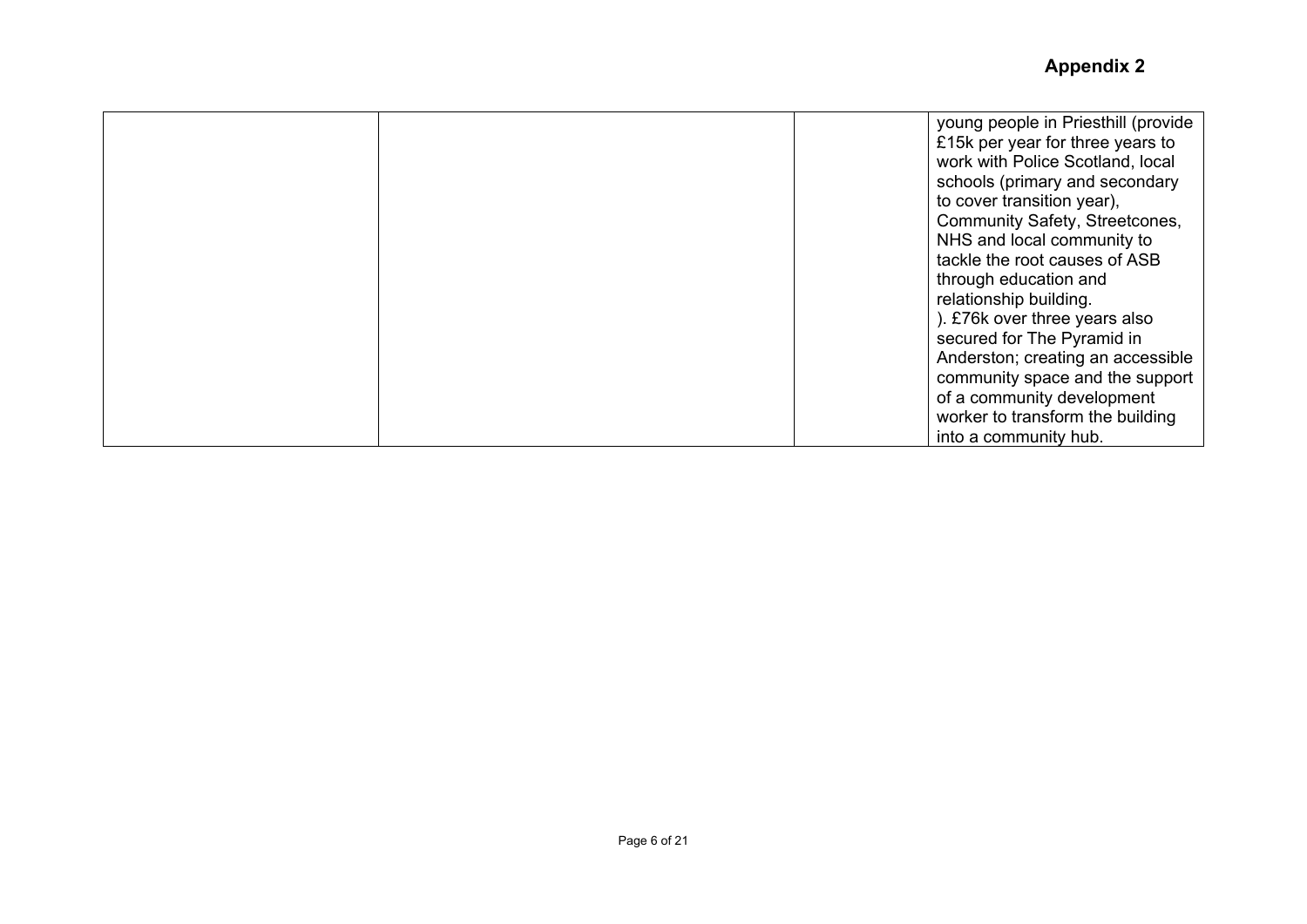| <b>Section Outcomes &amp; Standards</b> | <b>Evidence</b>                                      | <b>Compliant?</b> | <b>Action required/commentary</b> |
|-----------------------------------------|------------------------------------------------------|-------------------|-----------------------------------|
| <b>HOUSING QUALITY AND MAINTENANCE</b>  |                                                      |                   |                                   |
| 4: Quality of Housing                   | Total stock 99.863% Compliant with the SHQS          | Yes               | Due to Covid19, progress has      |
| Social Landlords manage their           | Will be 100% compliance by the end of this financial |                   | been delayed as lockdown          |
| business so that:                       | year                                                 |                   | restrictions have prevented staff |
| Tenants homes, as a                     |                                                      |                   | entering into properties to carry |
| minimum, meet the                       | Reinvestment programme is addressing EESSH           |                   | out works and surveys.            |
| <b>Scottish Housing Quality</b>         | compliance requirements                              |                   |                                   |
| Standard (SHQS) when                    |                                                      |                   |                                   |
| they are allocated: are                 | Asset Management Strategy approved August 2019       |                   |                                   |
| always clean, tidy and in a             |                                                      |                   |                                   |
| god state of repair; and                | Annual Reinvestment budget and development of        |                   |                                   |
| also meet the Energy                    | five year reinvestment plan                          |                   |                                   |
| <b>Efficiency Standard for</b>          |                                                      |                   |                                   |
| Social Housing (EESSH)                  | Regeneration strategy for Cumbernauld being          |                   |                                   |
| by December 2020                        | developed                                            |                   |                                   |
| This standard describes what            |                                                      |                   |                                   |
| landlords should be achieving in        | <b>Lettings Standard</b>                             |                   |                                   |
| all their properties. It covers all     |                                                      |                   |                                   |
| properties that social landlords        | Void Strategy - new and updated process agreed       |                   |                                   |
| let, unless a particular property       | and implemented in Autumn 2019                       |                   |                                   |
| does not have to meet part of the       |                                                      |                   |                                   |
| standard. If, for technical reasons,    |                                                      |                   |                                   |
| landlords cannot meet any part of       | Explanation of landlord and tenant's obligations for |                   |                                   |
| these standards, they should            | repairs and maintenance in Scottish Tenancy          |                   |                                   |
| regularly review the situation and      | Agreements.                                          |                   |                                   |
| ensure they make improvements           |                                                      |                   |                                   |
| as soon as possible.                    | Performance reports for Area Committees. -           |                   |                                   |
|                                         | example items 8 and 9.                               | Yes               |                                   |
| 5: Repairs, maintenance and             | SMCL Performance reports for Area Committees. -      |                   |                                   |
| improvements                            | example item 8.                                      |                   |                                   |
| Social landlords manage                 | <b>Transactional surveys for repairs</b>             |                   |                                   |
| their businesses so that:               |                                                      |                   |                                   |
| Tenants homes are well                  |                                                      |                   |                                   |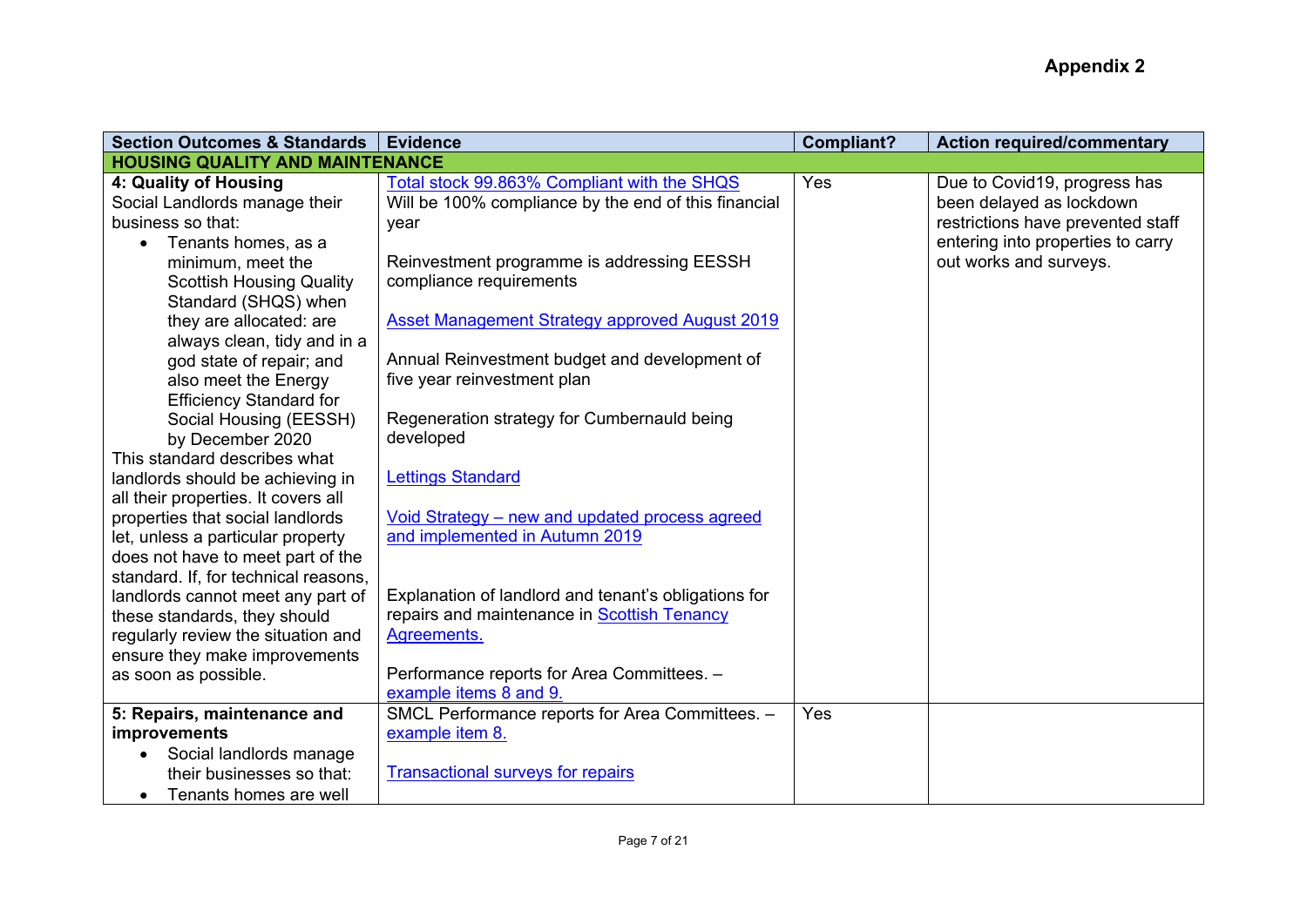| maintained, with repairs             | KPI scorecard - example 6a                               |  |  |
|--------------------------------------|----------------------------------------------------------|--|--|
| and improvements carried             |                                                          |  |  |
| out when required, and               | Asset Management Strategy and five year re-              |  |  |
| tenants are given                    | investment plan                                          |  |  |
| reasonable choices about             |                                                          |  |  |
| when the work is done                | <b>Maintenance and Repairs Policy and Procedure</b>      |  |  |
| This outcome describes how           |                                                          |  |  |
| landlords should meet their          | <b>Aids and Adaptations Policy and Procedure</b>         |  |  |
| statutory duty on repairs and        |                                                          |  |  |
| provide repairs, maintenance and     | <b>Permissions for Improvements Policy and Procedure</b> |  |  |
| improvement services that            |                                                          |  |  |
| safeguard the value of their         | Review Panel scrutiny projects on Aids and               |  |  |
| assets and take account of the       | Adaptations and analysis of call handling and            |  |  |
| wishes and preferences of their      | waiting times for CSC repairs reporting. Completed       |  |  |
| tenants. This could include          | $2017 - 2018$ .                                          |  |  |
| setting repair priorities and        | Follow-up call handling review exercise was              |  |  |
| timescales; setting repairs          | completed with the National Residents Review             |  |  |
| standards such as getting repairs    | Panel in January 2020; feedback shared with the          |  |  |
| done right, on time, first time; and | <b>English National Panel and CSC.</b>                   |  |  |
| assessing tenant satisfaction with   | The NRRP have also been consulted on Assurance           |  |  |
| the quality of the services they     | <b>Statement items for Whistleblowing and Equalities</b> |  |  |
| receive.                             | and Human Rights                                         |  |  |
|                                      |                                                          |  |  |
|                                      | Improvement plan in place to address feedback from       |  |  |
|                                      | the external STAR satisfaction survey                    |  |  |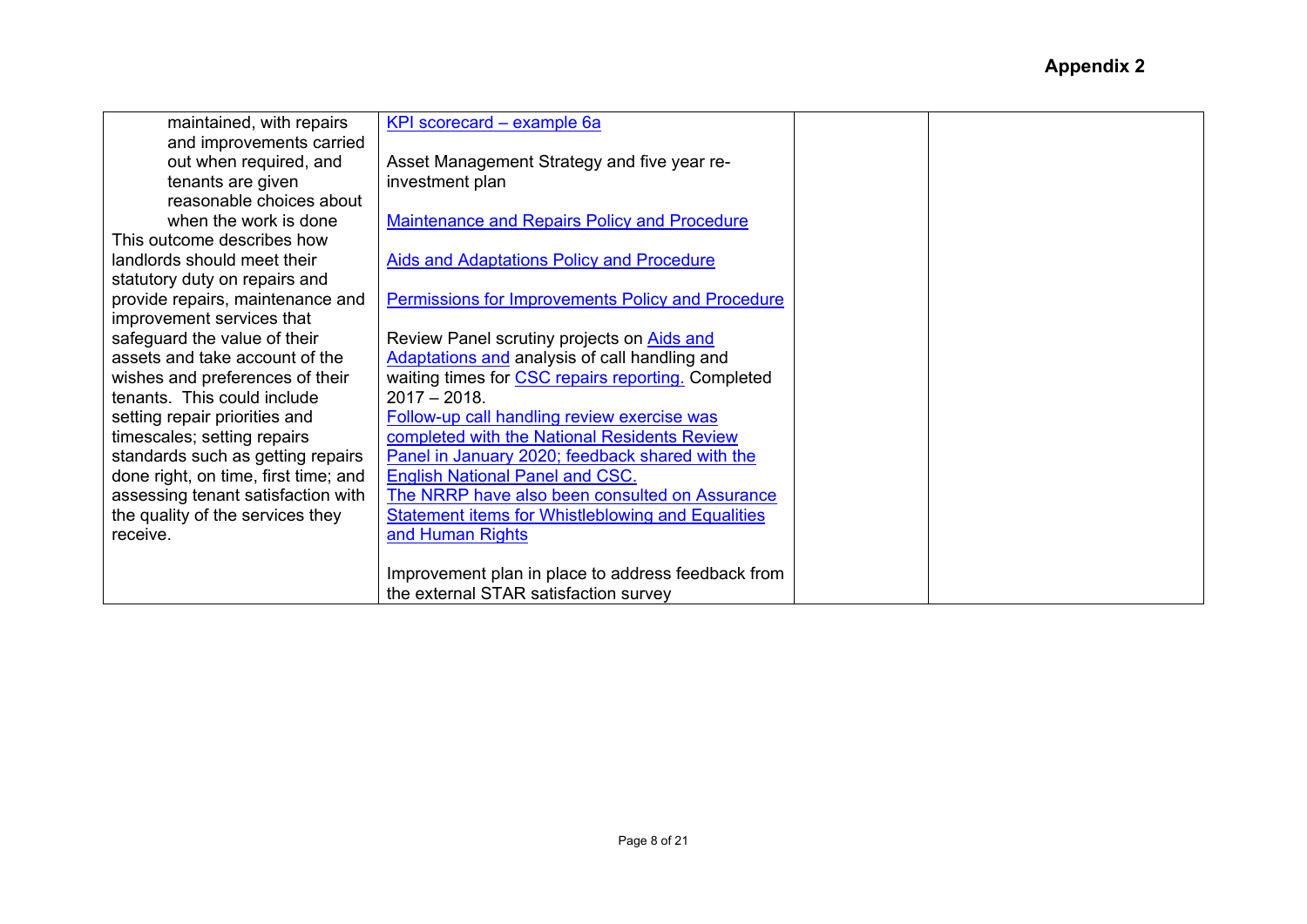| <b>Section Outcomes &amp; Standards</b>                       | <b>Evidence</b>                                          | <b>Compliant?</b> | <b>Action required/commentary</b> |
|---------------------------------------------------------------|----------------------------------------------------------|-------------------|-----------------------------------|
| <b>NEIGHBOURHOOD AND COMMUNITY</b>                            |                                                          |                   |                                   |
| 6: Estate Management, anti                                    | Tenants Handbook addresses key tenancy                   |                   | Due to Covid19, progress has      |
| social behaviour,                                             | requirements                                             | Yes               | been delayed as lockdown          |
| neighbourhood nuisance and                                    |                                                          |                   | restrictions have prevented staff |
| tenancy disputes                                              | Signing up process for new tenants covers the key        |                   | entering into properties to carry |
| Social landlords, working in                                  | terms of the SST to ensure residents understand          |                   | out works and surveys. Staff have |
| partnership with other agencies,                              | their rights and responsibilities                        |                   | also been furloughed and          |
| help to ensure as far as                                      |                                                          |                   | therefore capacity has been       |
| reasonably possible that:                                     | Grounds maintenance service being in house               |                   | reduced.                          |
|                                                               | ensures control over the work done in                    |                   |                                   |
| Tenants and other                                             | neighbourhoods including range, quality and              |                   |                                   |
| customers live in well-                                       | frequency. Also enables a quick response to              |                   | Local Operations activities were  |
| maintained                                                    | environmental issues or complaints/concerns raised       |                   | restricted in the early phases of |
| neighbourhoods where                                          |                                                          |                   | lockdown, but inspections have    |
| they feel safe                                                | Field based housing officers equipped with               |                   | since resumed to pro-actively     |
| This outcome covers a range of                                | mobile/tablet technology enables higher visibility       |                   | address estate issues. New        |
| actions that social landlords can                             | within estates but also picking up issues in their       |                   | electronic forms have been        |
| take on their own and in                                      | patch areas. Regular estate inspections are carried      |                   | developed to aid the recording of |
| partnership with others. It covers                            | out.                                                     |                   | this and mobile working.          |
| action to enforce tenancy                                     | Operating model ensures that customers can access        |                   |                                   |
| conditions on estate management<br>and neighbour nuisance, to | services 24 hours per day                                |                   |                                   |
| resolve neighbour disputes, or to                             |                                                          |                   |                                   |
| arrange or provide tenancy                                    | Settling in visits carried out with new tenants to offer |                   |                                   |
| support where this is needed. It                              | support in ensuring tenancy successful                   |                   |                                   |
| also covers the role of landlords                             |                                                          |                   |                                   |
| in working with others to tackle                              | Housing Officers work jointly with other agencies        |                   |                                   |
| anti-social behaviour                                         | and third parties to support residents who are both      |                   |                                   |
|                                                               | suffering from and perpetrating anti social behaviour    |                   |                                   |
|                                                               |                                                          |                   |                                   |
|                                                               | Housing officers work in partnership with other          |                   |                                   |
|                                                               | landlords in areas of multi-tenure to address any        |                   |                                   |
|                                                               | environmental or ASB issues                              |                   |                                   |
|                                                               |                                                          |                   |                                   |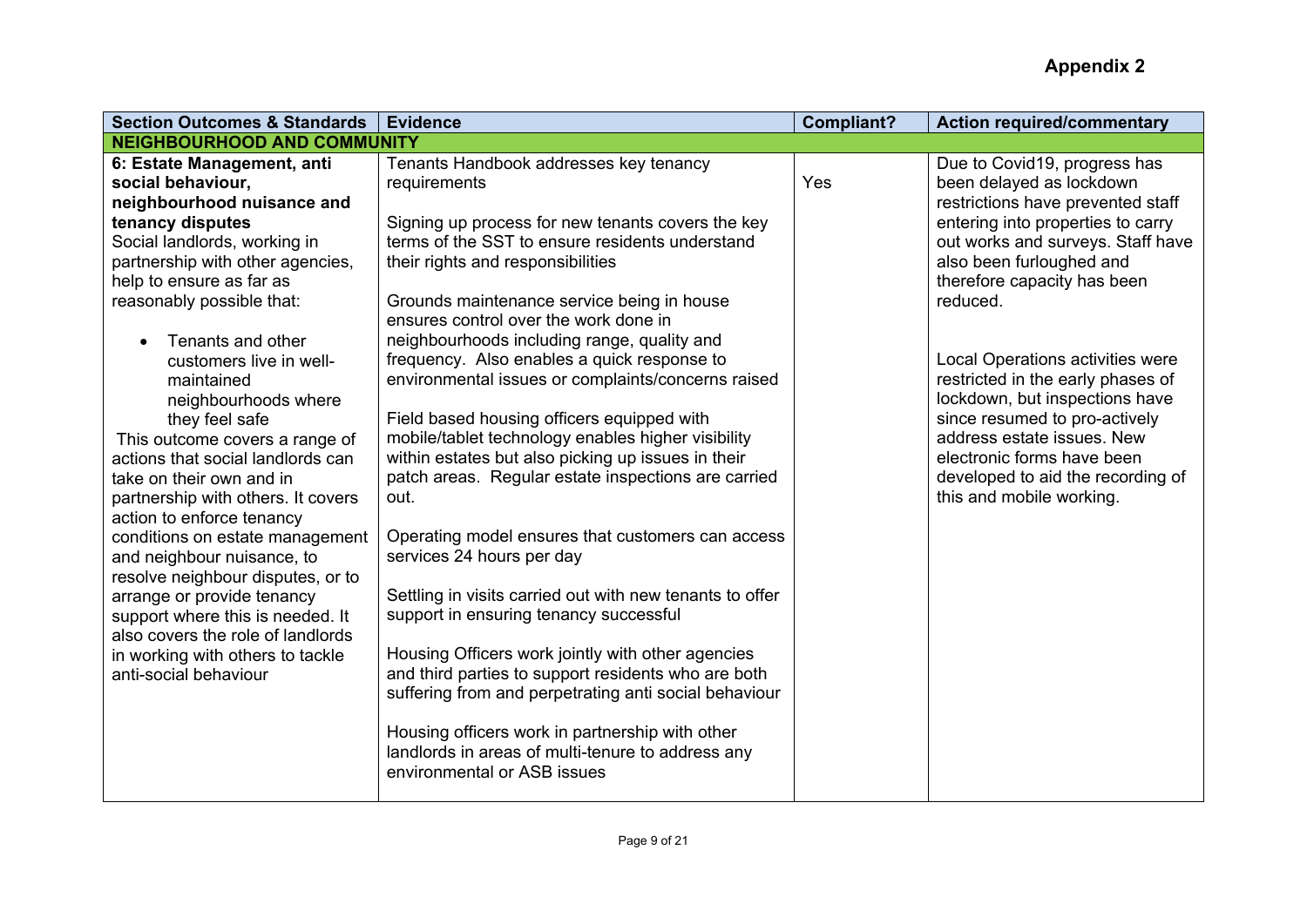| Community investment service - we work in<br>partnership with the community and third parties to<br>directly fund and supports projects that improve<br>communities and the lives of people in them. this<br>includes projects that directly affect the surrounding<br>environment e.g. Cumbernauld living landscape.<br>Relevant Policies and procedures/documents:<br>Abandonment<br>Aids and Adaptations<br>Allotments<br>Anti social behaviour and harassment<br>Customer contact, Complaint handling and<br>compensation<br><b>Factored Owners</b><br>Lettings<br><b>Lodgers and Subletting</b><br><b>MMR Tenancy Changes</b><br>MMR Voids, Repairs and Maintenance<br><b>Tenancy Changes</b><br><b>Tenancy Management</b><br><b>Tenants handbook</b> |  |
|------------------------------------------------------------------------------------------------------------------------------------------------------------------------------------------------------------------------------------------------------------------------------------------------------------------------------------------------------------------------------------------------------------------------------------------------------------------------------------------------------------------------------------------------------------------------------------------------------------------------------------------------------------------------------------------------------------------------------------------------------------|--|
|                                                                                                                                                                                                                                                                                                                                                                                                                                                                                                                                                                                                                                                                                                                                                            |  |
| Fire Risk Assessments ensure safe environment<br>and site actions monitored for completion                                                                                                                                                                                                                                                                                                                                                                                                                                                                                                                                                                                                                                                                 |  |
| Use of Business Information:<br>Complaints analysis, response times and<br>$\bullet$<br>lessons learned<br>React data – ensuring ASB complaints are<br>dealt with within timescales and monitored<br>effectively                                                                                                                                                                                                                                                                                                                                                                                                                                                                                                                                           |  |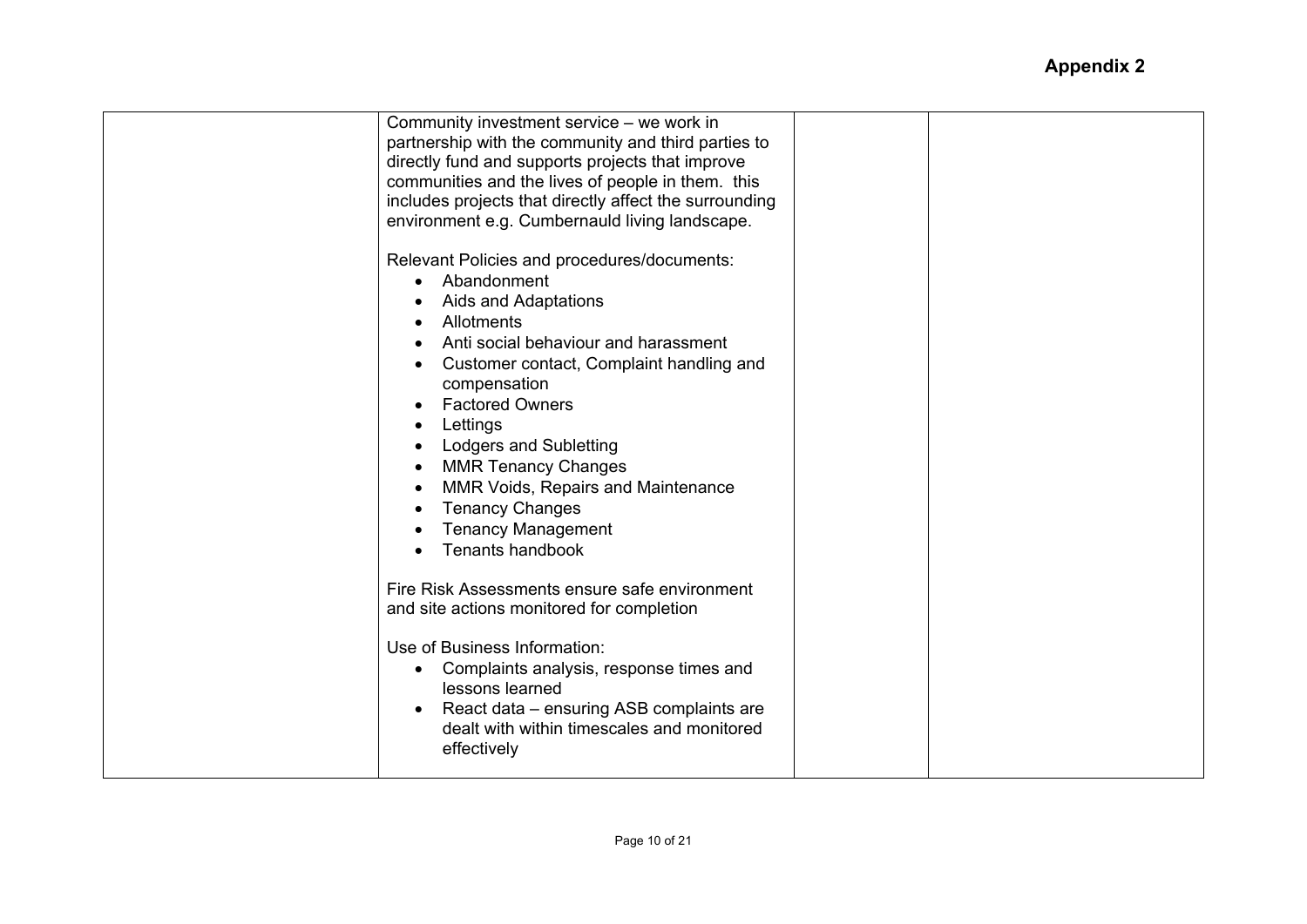| <b>Section Outcomes &amp; Standards</b>                                                                                                      | <b>Evidence</b>                                                                                                                                                                                                 | <b>Compliant?</b> | <b>Action required/commentary</b> |
|----------------------------------------------------------------------------------------------------------------------------------------------|-----------------------------------------------------------------------------------------------------------------------------------------------------------------------------------------------------------------|-------------------|-----------------------------------|
| <b>ACCESS TO HOUSING AND SUPPORT</b>                                                                                                         |                                                                                                                                                                                                                 |                   |                                   |
| 7, 8 and 9: Housing Options<br>Social landlords work together to<br>ensure that:                                                             | Lettings Policy and Procedure, Additional Guidance<br>and Appendices                                                                                                                                            | Yes               |                                   |
| People looking for housing<br>$\bullet$<br>get information that helps<br>them make informed<br>choices and decisions<br>about the range of   | Housing Options Guidance - this has been updated<br>with the latest data from Business Information,<br><b>August 2020.</b>                                                                                      |                   |                                   |
| housing options that are<br>available to them                                                                                                | Guide to applying for housing available, mutual<br>exchanges and further information on website                                                                                                                 |                   |                                   |
| Tenants and people on<br>housing list can review<br>their housing options                                                                    | Publicise information on mutual exchanges<br>(KnowledgePoint, in offices, in Voice) and support<br>for application enquiries.                                                                                   |                   |                                   |
| Social landlords must ensure that:<br>People at risk of losing<br>their homes get advice on<br>preventing homelessness                       | Use of Homeswapper and House Exchange<br>Mutual exchange policy and procedure - this was<br>reviewed and approved by Area Committees in May<br>2020 and Board of Management in June 2020.                       |                   |                                   |
| These outcomes cover landlords'<br>duties to provide information to<br>people looking for housing and<br>advice for those at risk of         | Application reviews - changes of circumstances<br>annual checks.                                                                                                                                                |                   |                                   |
| becoming homeless. This could<br>involve providing housing 'health<br>checks' for tenants and people on<br>housing lists to help them review | <b>Lodgers and Subletting policy and procedure - this</b><br>was reviewed and approved by Area Committees in<br>May 2020 and Board of Management in June 2020.                                                  |                   |                                   |
| their options to move within the<br>social housing sector or to<br>another sector.                                                           | People at risk of losing their homes get advice on<br>preventing homelessness - we offer support and<br>guidance throughout the arrears escalation process<br>where someone is at risk of court proceedings due |                   |                                   |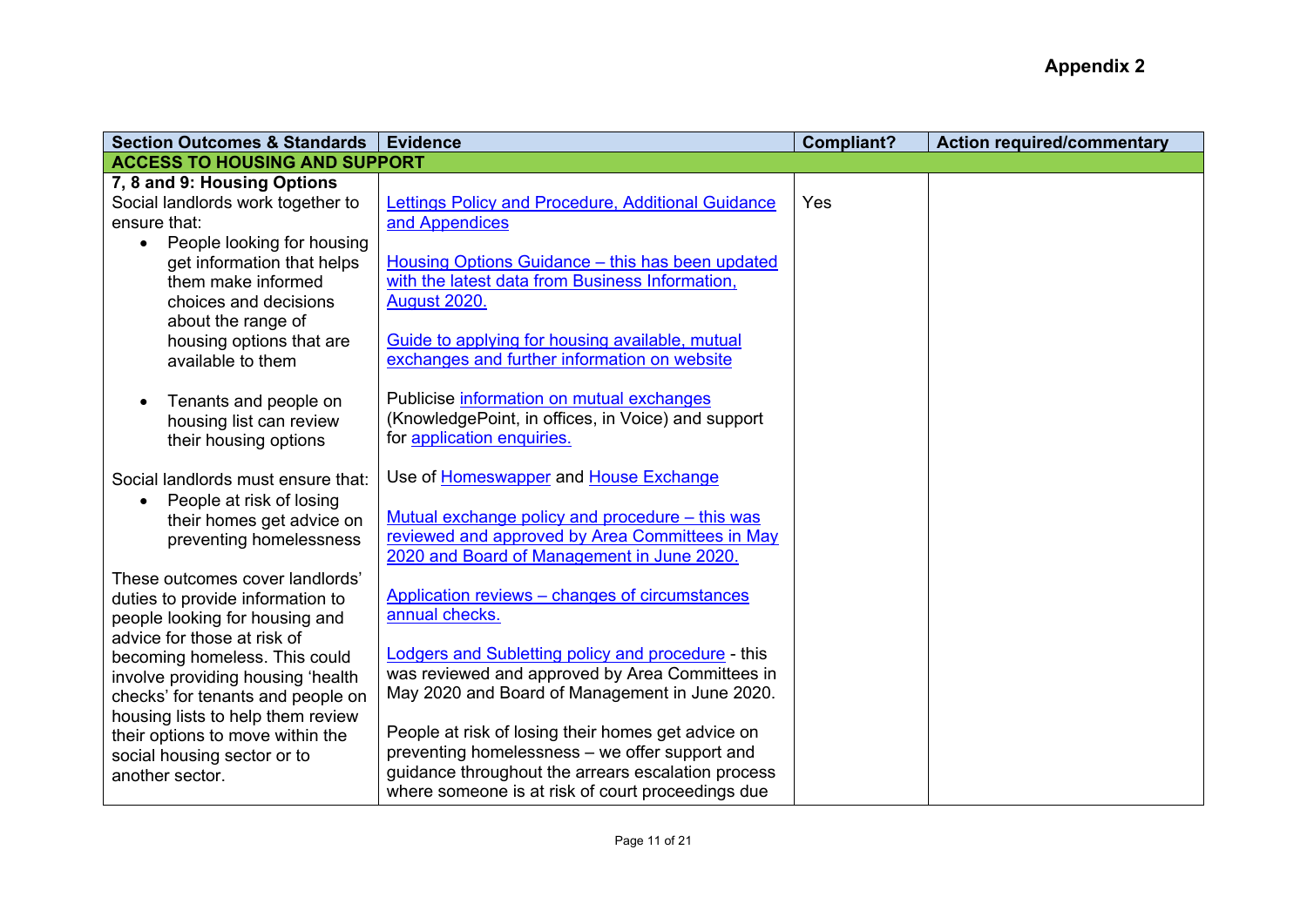|                                         | to tenancy breaches (non payment of rent). Tenants<br>are also signposted to their Local Authority in letters<br>and at appointments. |     |  |
|-----------------------------------------|---------------------------------------------------------------------------------------------------------------------------------------|-----|--|
| 10: Access to social housing            | Lettings Policy and Procedure, Additional Guidance                                                                                    | Yes |  |
| Social landlords must ensure that:      | and Appendices                                                                                                                        |     |  |
| People looking for housing<br>$\bullet$ |                                                                                                                                       |     |  |
| find it easy to apply for the           | Housing Options Guidance - this has been updated                                                                                      |     |  |
| widest choice of social                 | with the latest data from Business Information,                                                                                       |     |  |
| housing available and get               | August 2020, with Housing Managers for                                                                                                |     |  |
| the information they need               | comment/approval.                                                                                                                     |     |  |
| on how the landlord                     | Guide to applying for housing available, mutual                                                                                       |     |  |
| allocates homes and on                  | exchanges and further information on website                                                                                          |     |  |
| their prospects of being                |                                                                                                                                       |     |  |
| housed                                  | Publicise information on mutual exchanges<br>(KnowledgePoint, in offices, in Voice) and support                                       |     |  |
| This outcome covers what social         | for application enquiries.                                                                                                            |     |  |
| landlords can do to make it easy        |                                                                                                                                       |     |  |
| for people to apply for the widest      | Use of Homeswapper and House Exchange                                                                                                 |     |  |
| choice of social housing that is        |                                                                                                                                       |     |  |
| available and suitable and that         | Mutual exchange policy and procedure.- this was                                                                                       |     |  |
| meets their needs. It includes          | reviewed and approved by Area Committees in May                                                                                       |     |  |
| actions that social landlords can       | 2020 and Board of Management in June 2020.                                                                                            |     |  |
| take on their own and in                |                                                                                                                                       |     |  |
| partnership with others, for            | Application reviews - changes of circumstances                                                                                        |     |  |
| example through Common                  | annual checks.                                                                                                                        |     |  |
| <b>Housing Registers or mutual</b>      |                                                                                                                                       |     |  |
| exchange schemes, or through            | In the North East we work in partnership with                                                                                         |     |  |
| local information and advise            | Castlehill and Grampian Housing Association to                                                                                        |     |  |
| schemes                                 | deliver choice based lettings in partnership via                                                                                      |     |  |
|                                         | <b>Homehunt North East Scotland</b>                                                                                                   |     |  |
|                                         |                                                                                                                                       |     |  |
|                                         | In Cumbernauld we work in partnership with north                                                                                      |     |  |
|                                         | Lanarkshire council as part of the Common Housing                                                                                     |     |  |
|                                         | Register                                                                                                                              |     |  |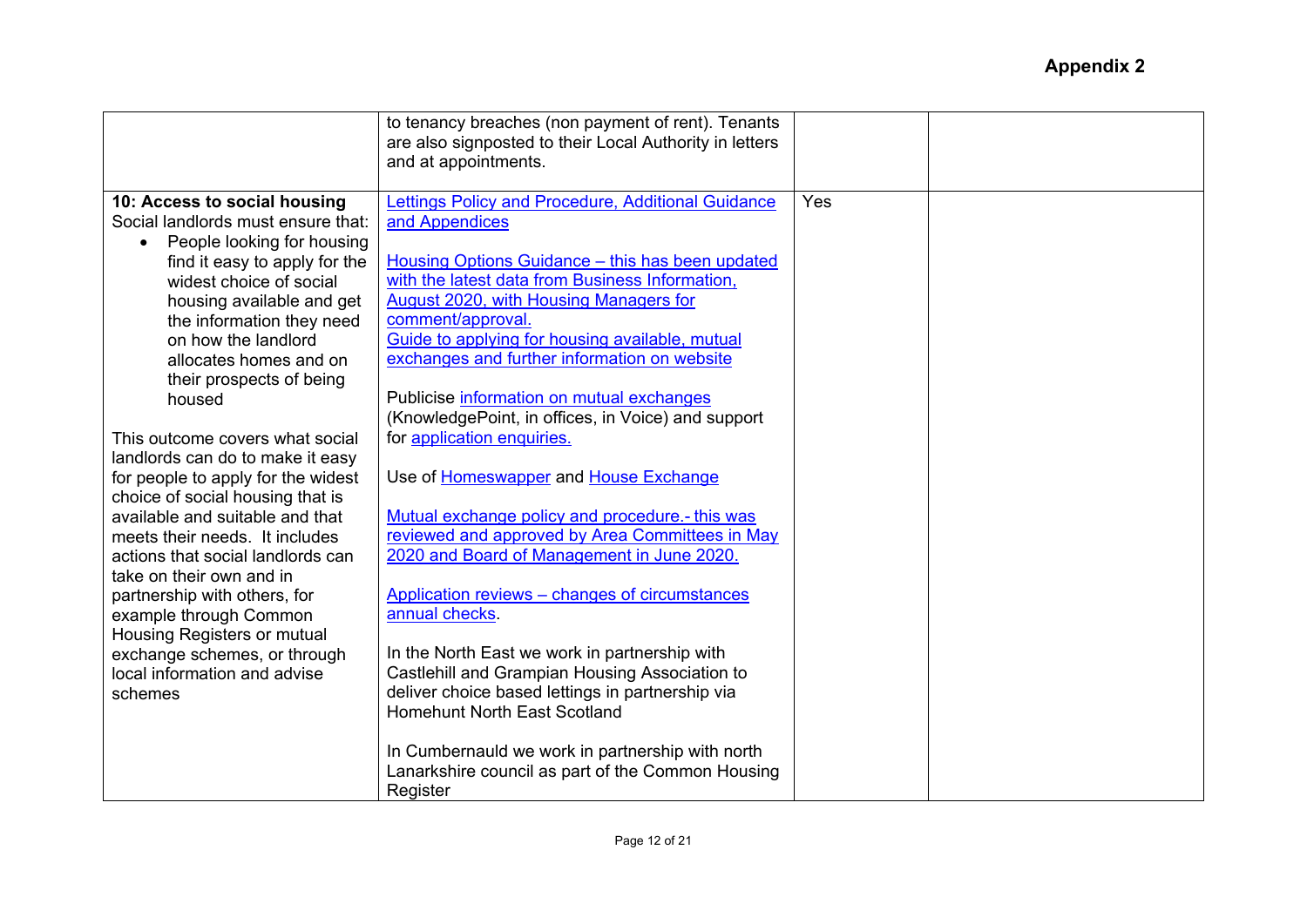|                                    | In Inverclyde, we will work with Inverclyde council as  |  |
|------------------------------------|---------------------------------------------------------|--|
|                                    | part of the Common Housing Register                     |  |
| 11: Tenancy sustainment            | <b>Welfare Rights Officers</b>                          |  |
| Social landlords must ensure that: |                                                         |  |
| Tenants get the                    | Antisocial Behaviour and harassment policy and          |  |
| information they need on           | procedure - support for victims and supporting          |  |
| how to obtain support to           | perpetrators with referrals to support services and     |  |
| remain in their home; and          | use of Short SSTs for managing behaviour.               |  |
| ensure suitable support is         |                                                         |  |
| available, including               | <b>Tenancy Management policy and procedure.</b>         |  |
| services provided directly         | Aids and adaptations policy and procedure to ensure     |  |
| by the landlord and by             | people can live independently in their homes for as     |  |
| other organisations.               | long as possible.                                       |  |
| This outcome covers how            |                                                         |  |
| landlords on their own, or in      | <b>Permission for improvements – allowing people to</b> |  |
| partnership with others, can help  | make changes to their home if this helps to maintain    |  |
| tenants who may need support to    | tenancy.                                                |  |
| maintain their tenancy. This       |                                                         |  |
| includes tenants who may be at     | <b>Furniture Projects</b>                               |  |
| risk of falling into arrears with  | <b>Furniture Project report</b>                         |  |
| their rent, and tenants who may    | <b>ASSIST project - Aberdeen</b>                        |  |
| need their home adapted to cope    | Income Management - early intervention to               |  |
| with age, disability or caring     | minimise risk of rent arrears. This was reviewed        |  |
| responsibilities.                  | following eviction analysis from financial year 19-20.  |  |
|                                    | Introducing new checks and mandatory meetings           |  |
|                                    | with tenants to provide support and advice before       |  |
|                                    | court proceedings. A new Universal Credit process       |  |
|                                    | has been launched to promote increased monitoring       |  |
|                                    | and support for UC claimants.                           |  |
|                                    | Lettings – use of management transfers to               |  |
|                                    | accommodate changing needs of current tenants.          |  |
|                                    |                                                         |  |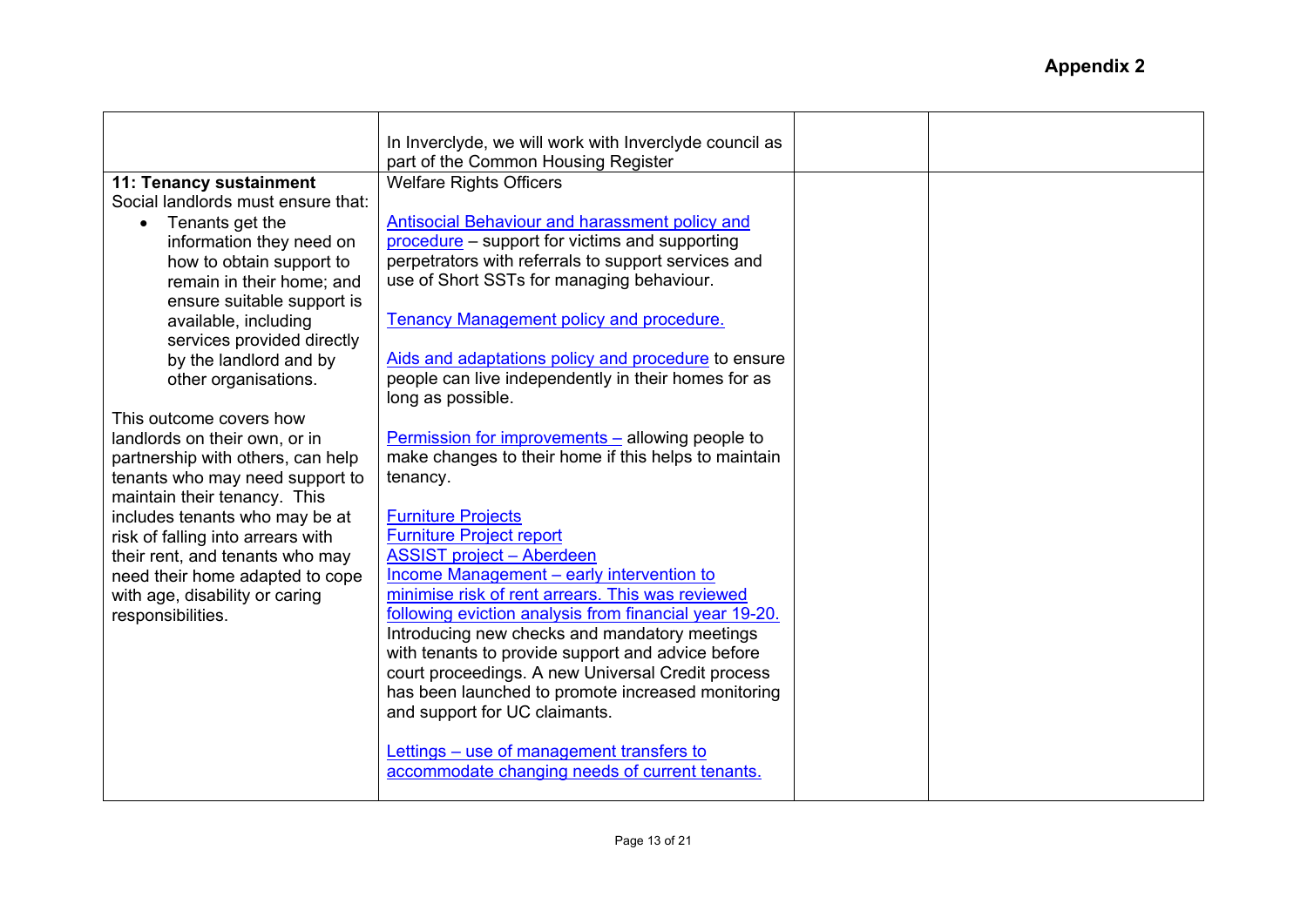| 12: Homeless people               | This outcome is relevant to local authorities however  |              |  |
|-----------------------------------|--------------------------------------------------------|--------------|--|
| Local councils perform their      | listed below is the evidence to support how            |              |  |
| duties on homelessness so         | <b>Sanctuary Scotland Housing Association Limited</b>  |              |  |
| that:                             | assists Local councils achieve this:                   |              |  |
| Homeless people get               |                                                        |              |  |
| prompt and easy access            | Section 11 notification – ASB and Income               | <b>Yes</b>   |  |
| to help and advice; are           | <b>Management Policy and Procedure to notify Local</b> |              |  |
| provided with suitable,           | Authority if we are evicting a tenant.                 |              |  |
| good-quality temporary or         |                                                        |              |  |
| emergency                         | Accept nominations from Local Authorities whose        | Yes          |  |
| accommodation when this           | applicants may be defined as statutory homeless.       |              |  |
| is needed; are offered            | Also accept Section 5 referrals and referrals from     |              |  |
| continuing support to help        | other organisations from applicants defined as         |              |  |
| them get and keep the             | homeless e.g. Women's Aid. See Lettings Policy.        |              |  |
| home they are entitled to.        | Gold Priority Passes awarded for Choice Based          |              |  |
| This outcome describes what       | Lettings.                                              |              |  |
| councils should achieve by        | CHR Homeless list for North Lanarkshire – 20%          | <b>Yes</b>   |  |
| meeting their statutory duties to | target lets.                                           |              |  |
| homeless people                   | Participation in rapid rehousing.                      | Difficult to |  |
|                                   |                                                        | evidence     |  |
|                                   |                                                        |              |  |
|                                   | <b>Provision of Housing Options</b>                    |              |  |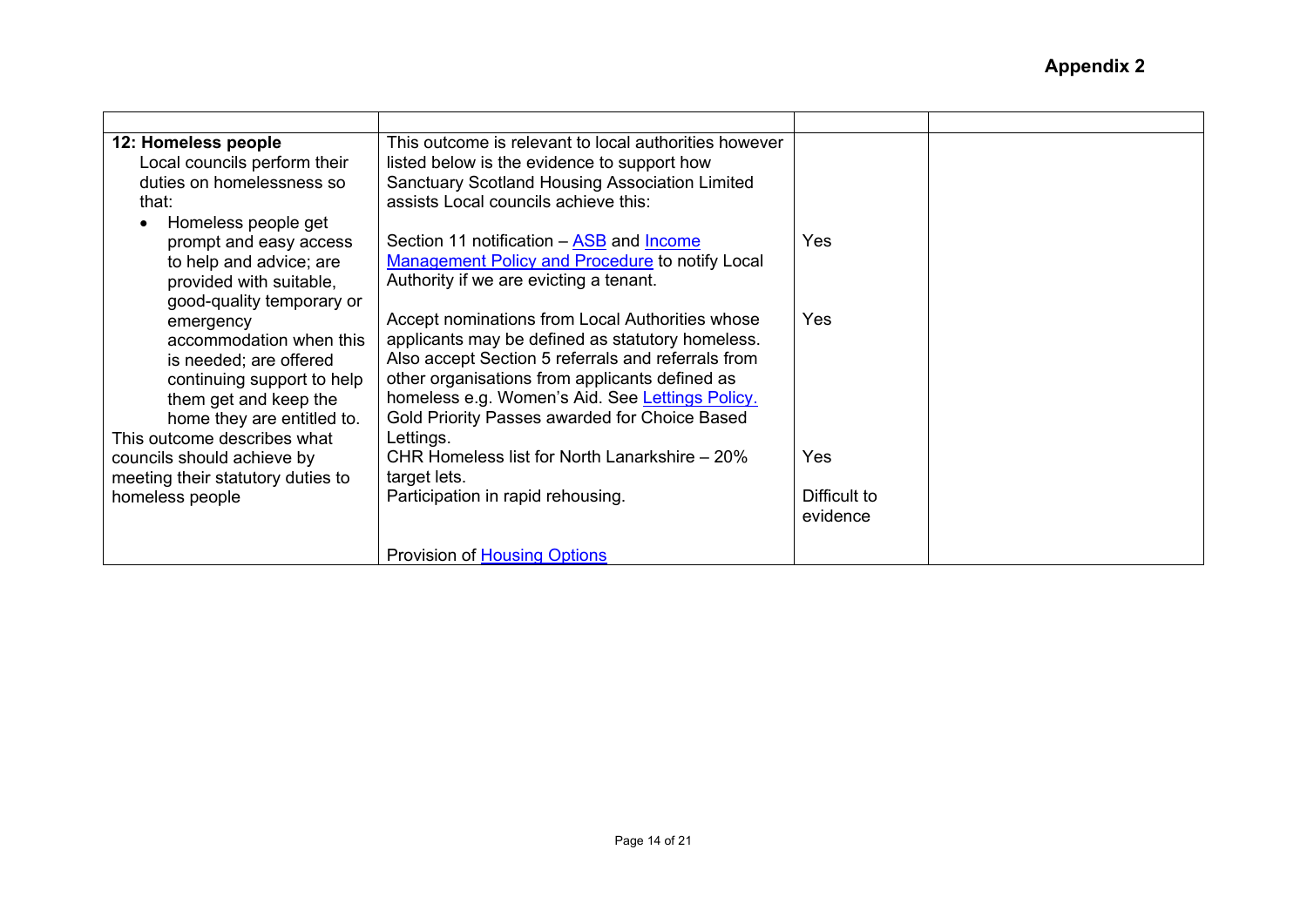| <b>Section Outcomes &amp; Standards</b>                           | <b>Evidence</b>                                        | <b>Compliant?</b> | <b>Action required/commentary</b> |
|-------------------------------------------------------------------|--------------------------------------------------------|-------------------|-----------------------------------|
| <b>GETTING GOOD VALUE FROM RENTS AND SERVICE CHARGES</b>          |                                                        |                   |                                   |
| 13: Value for money                                               | <b>Annual Report to Tenants published</b>              | Yes               |                                   |
| Social landlords manage all                                       |                                                        |                   |                                   |
| aspects of their businesses so                                    | Review Panel Projects have consideration for value for |                   |                                   |
| that:                                                             | money.                                                 |                   |                                   |
| Tenants, owners and                                               |                                                        |                   |                                   |
| other customers receive                                           | All Governing Body reports have a consideration of     |                   |                                   |
| services that provide                                             | value for money.                                       |                   |                                   |
| continually improving                                             |                                                        |                   |                                   |
| value for the rent and                                            | Finance reports presented to Board of Management.      |                   |                                   |
| other charges they pay.                                           |                                                        |                   |                                   |
|                                                                   | <b>Income Management Policy and Procedure.</b>         |                   |                                   |
| This standard covers the efficient                                |                                                        |                   |                                   |
| and effective management of                                       | External audits (PWC Income Management - 2020 and      |                   |                                   |
| services. It includes minimising                                  | MMR allocations - 2019) and <b>Internal audits.</b>    |                   |                                   |
| the time houses are empty;                                        | <b>Quality Assurance audits.</b>                       |                   |                                   |
| managing arrears and all                                          |                                                        |                   |                                   |
| resources effectively; controlling<br>costs; getting value out of | Internal review of service charges. Scrutiny of all    |                   |                                   |
| contracts; giving better value for                                | contracts where service charge to tenants levied.      |                   |                                   |
| money by increasing the quality of                                |                                                        |                   |                                   |
| services with minimum extra cost                                  | New build developments – quality housing with good     |                   |                                   |
| to tenants, owners and other                                      | value for money.                                       |                   |                                   |
| customers; involving tenants and                                  |                                                        |                   |                                   |
| other customers in monitoring and                                 | Procurement - Group services ensure contracts          |                   |                                   |
| reviewing how landlords give                                      | deliver best value for money using thorough tender     |                   |                                   |
| value for money.                                                  | process.                                               |                   |                                   |
|                                                                   |                                                        |                   |                                   |
|                                                                   | Value for Money strategy approved by Board of          |                   |                                   |
|                                                                   | Management                                             |                   |                                   |
|                                                                   |                                                        |                   |                                   |
|                                                                   | STAR satisfaction survey asks residents their views on |                   |                                   |
|                                                                   | rent representing value for money                      |                   |                                   |
| 14 and 15: Rent and service                                       | Affordability analysis - Board of Management           | Yes               |                                   |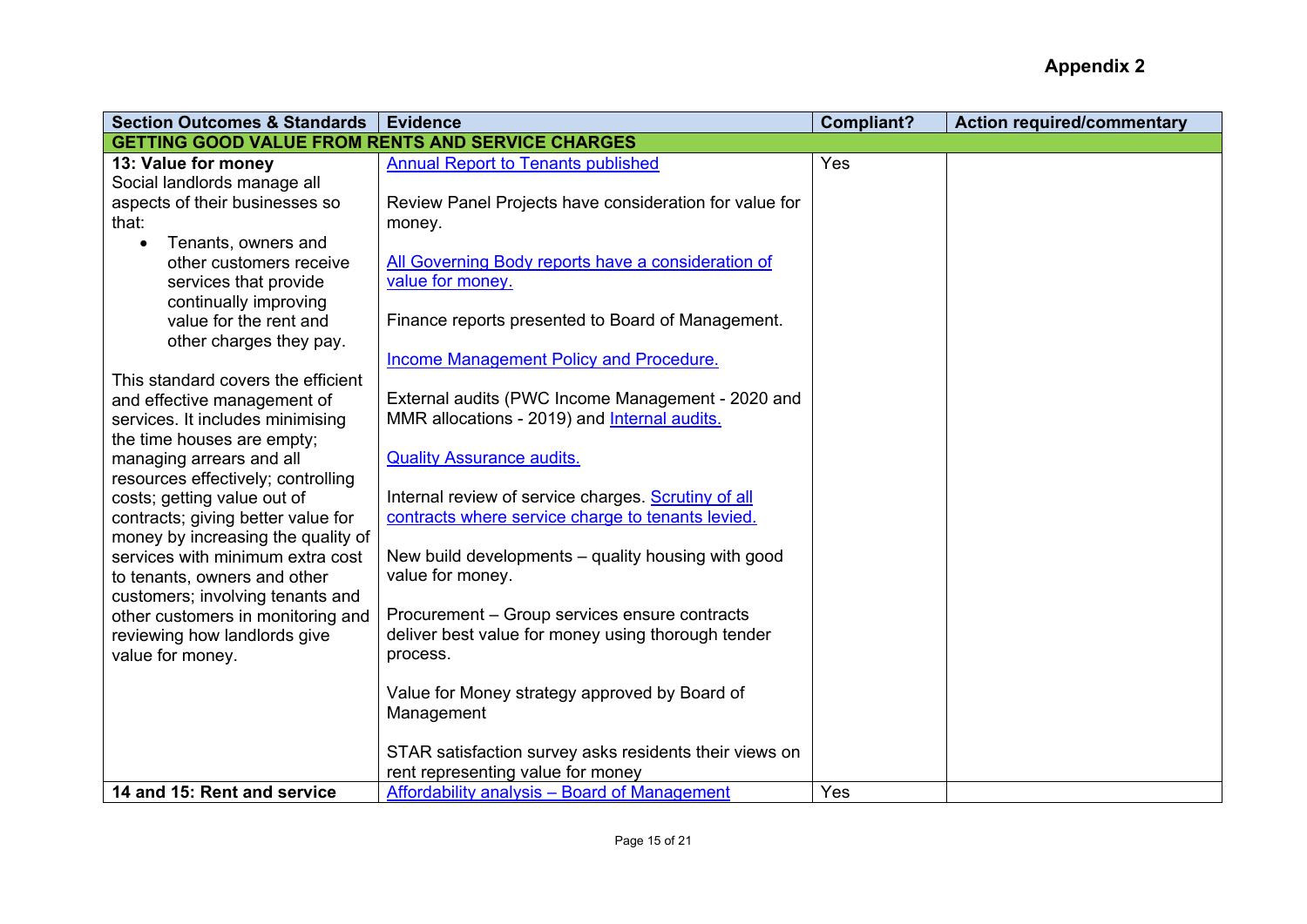| charges<br>Social landlords set rents and<br>service charges in consultation<br>with their tenants and other | Consultation on the rent increase and how money is<br>spent.                                             | Yes |  |
|--------------------------------------------------------------------------------------------------------------|----------------------------------------------------------------------------------------------------------|-----|--|
| customers so that:                                                                                           | <b>Group - Annual Report and Financial Statements.</b>                                                   | Yes |  |
| A balance is struck<br>between the level of<br>services provided, the cost                                   | Internal review of service charges. Scrutiny of all<br>contracts where service charge to tenants levied. | Yes |  |
| of the services, and how<br>far current and<br>prospective tenants and<br>service users can afford           | <b>Annual Report to Tenants published</b>                                                                | Yes |  |
| them.<br>Tenants get clear<br>information on how rent<br>and other money is spent,                           |                                                                                                          |     |  |
| including details of any<br>individual items of<br>expenditure above<br>thresholds agreed                    |                                                                                                          |     |  |
| between landlords and<br>tenants                                                                             |                                                                                                          |     |  |
| These outcomes reflect a<br>landlords legal duty to consult<br>tenants about rent setting; the               |                                                                                                          |     |  |
| importance of taking account of<br>what current and prospective                                              |                                                                                                          |     |  |
| tenants and other customers are<br>likely to be able to afford; and the                                      |                                                                                                          |     |  |
| importance that many tenants<br>place on being able to find out                                              |                                                                                                          |     |  |
| how their money is spent. For<br>local councils, this includes<br>meeting the SG's guidance on               |                                                                                                          |     |  |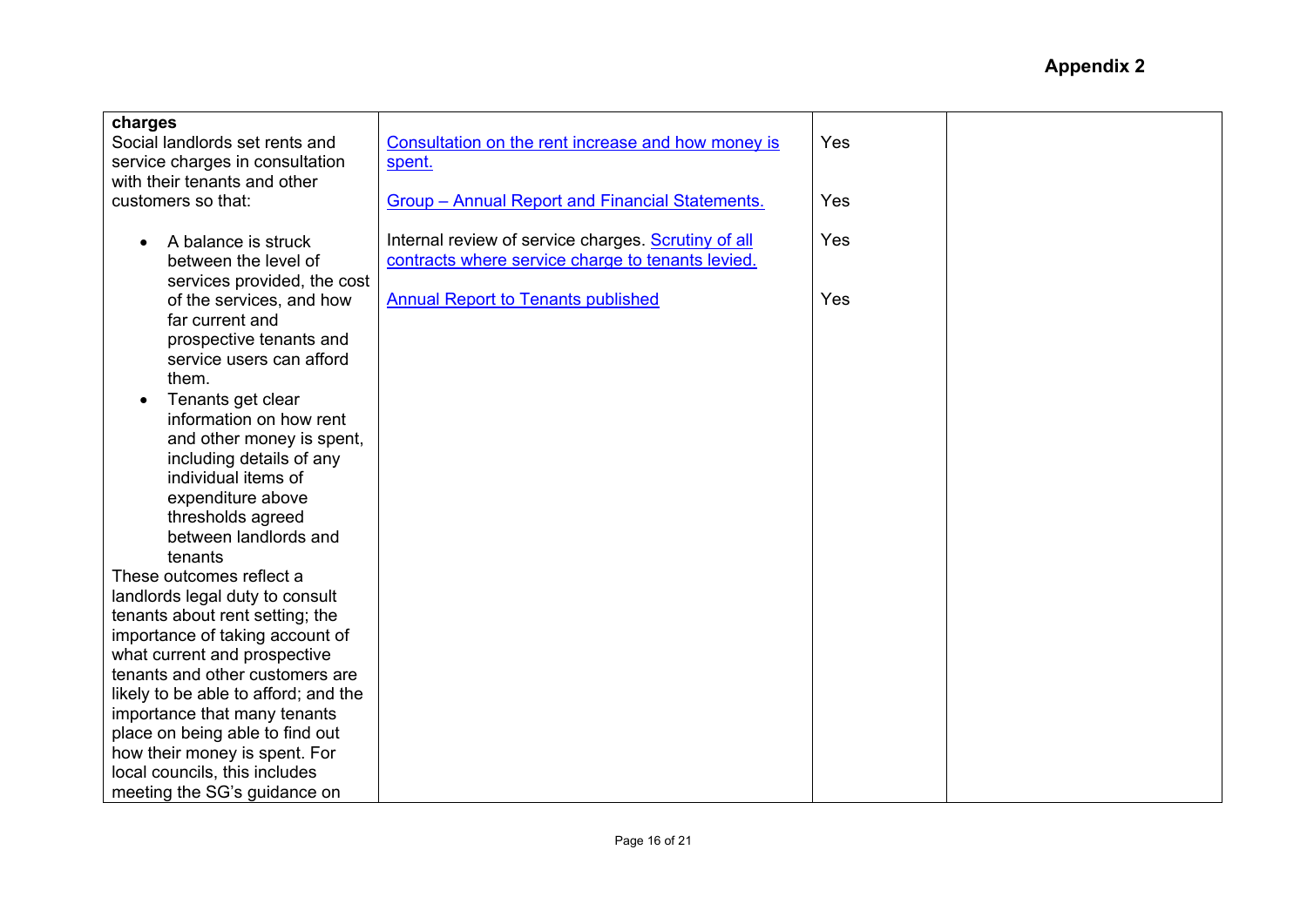| housing revenue accounts. Each    |  |  |
|-----------------------------------|--|--|
| landlord must decide, in          |  |  |
| discussion with tenants and other |  |  |
| customers, whether to publish     |  |  |
| information about expenditure     |  |  |
| above a particular level, and in  |  |  |
| what form and detail. What        |  |  |
| matters is that discussions take  |  |  |
| place and the decisions made      |  |  |
| reflect the views of tenants and  |  |  |
| other customers.                  |  |  |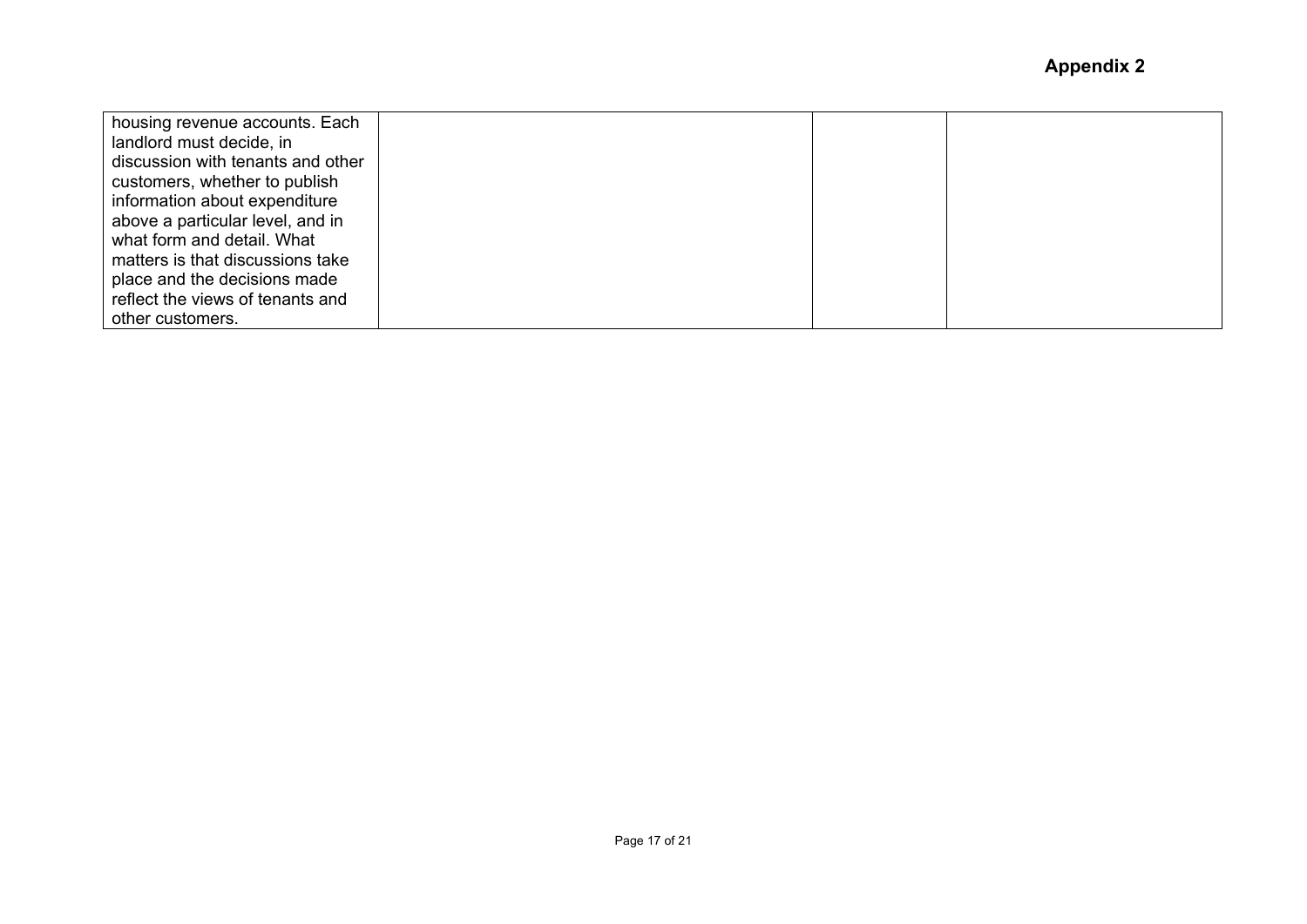| <b>Section Outcomes &amp; Standards</b> | <b>Evidence</b>                 | <b>Compliant?</b> | <b>Action required/commentary</b> |
|-----------------------------------------|---------------------------------|-------------------|-----------------------------------|
| <b>OTHER CUSTOMERS</b>                  |                                 |                   |                                   |
| 16: Gypsy/Travellers                    | THIS OUTCOME IS NOT RELEVANT TO |                   |                                   |
| Local councils and social               | SANCTUARY SCOTLAND HOUSING      |                   |                                   |
| landlords with responsibility for       | <b>ASSOCIATION LMITED</b>       |                   |                                   |
| managing sites for                      |                                 |                   |                                   |
| Gypsy/Travellers should manage          |                                 |                   |                                   |
| the sites so that:                      |                                 |                   |                                   |
| Sites are well maintained               |                                 |                   |                                   |
| and manager, and meet                   |                                 |                   |                                   |
| the minimum site                        |                                 |                   |                                   |
| standards set in Scottish               |                                 |                   |                                   |
| Government guidance                     |                                 |                   |                                   |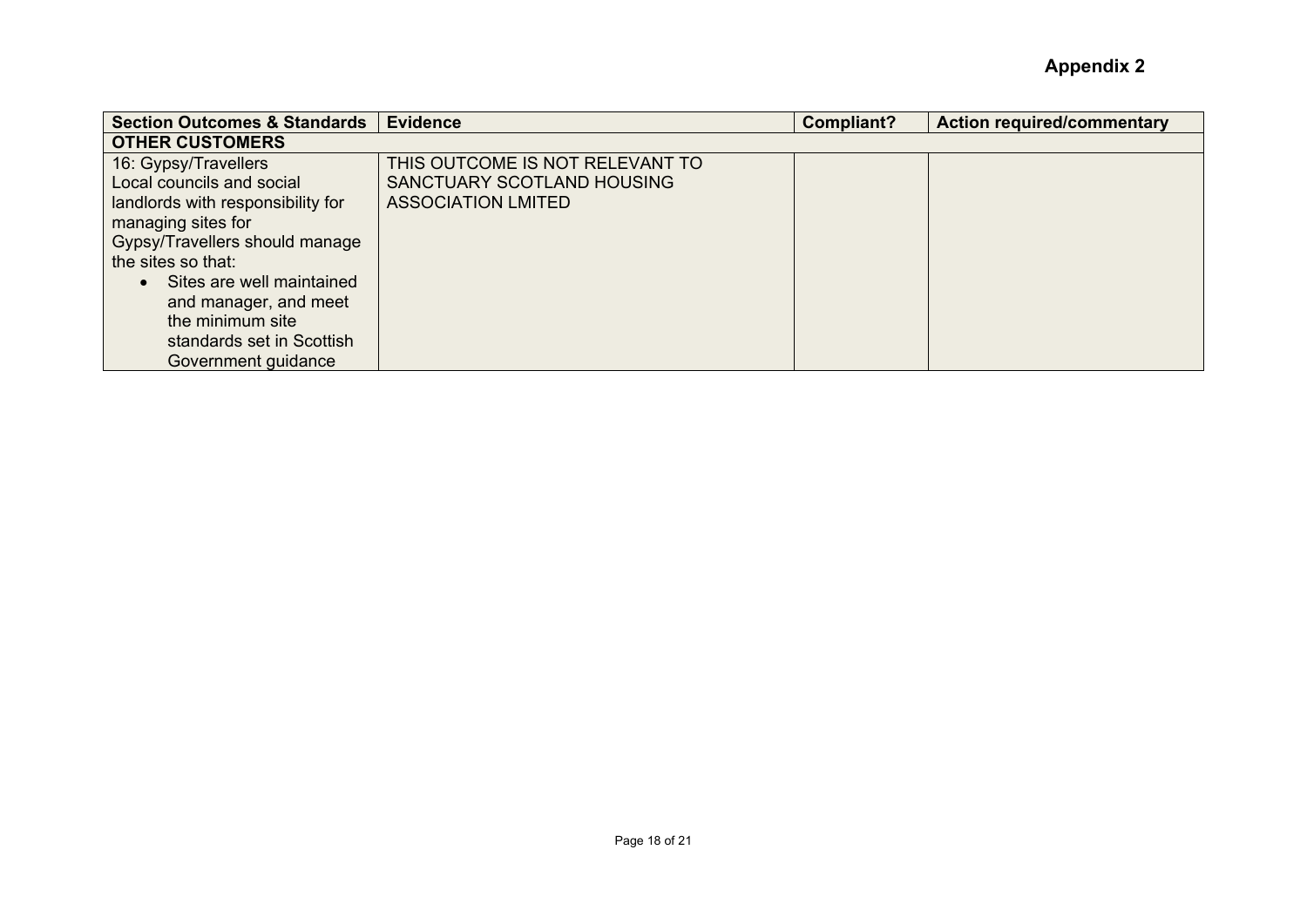# **PART TWO – COMPLIANCE WITH CHAPTER THREE – SCOTTISH SOCIAL HOUSING CHARTER PERFORMANCE**

| <b>Section Outcomes &amp; Standards</b>                                                                                                                                                                                                                                                                                                                                                                                                                                                                                                                                                                                                         | <b>Evidence</b>                                                                                                                                                                                                                                                                                                                                                                                                                                                                                                                                                    | <b>Compliant?</b> | <b>Action required/commentary</b>                                                                                                                                                                                                                                                                                                                                                                                                                                                                                                                 |
|-------------------------------------------------------------------------------------------------------------------------------------------------------------------------------------------------------------------------------------------------------------------------------------------------------------------------------------------------------------------------------------------------------------------------------------------------------------------------------------------------------------------------------------------------------------------------------------------------------------------------------------------------|--------------------------------------------------------------------------------------------------------------------------------------------------------------------------------------------------------------------------------------------------------------------------------------------------------------------------------------------------------------------------------------------------------------------------------------------------------------------------------------------------------------------------------------------------------------------|-------------------|---------------------------------------------------------------------------------------------------------------------------------------------------------------------------------------------------------------------------------------------------------------------------------------------------------------------------------------------------------------------------------------------------------------------------------------------------------------------------------------------------------------------------------------------------|
| <b>SCOTTISH SOCIAL HOUSING CHARTER PERFORMANCE</b>                                                                                                                                                                                                                                                                                                                                                                                                                                                                                                                                                                                              |                                                                                                                                                                                                                                                                                                                                                                                                                                                                                                                                                                    |                   |                                                                                                                                                                                                                                                                                                                                                                                                                                                                                                                                                   |
| Submit an Annual Return on the<br>Charter to us each year in<br>accordance with published<br>guidance                                                                                                                                                                                                                                                                                                                                                                                                                                                                                                                                           | ARC final submission.                                                                                                                                                                                                                                                                                                                                                                                                                                                                                                                                              | Yes               |                                                                                                                                                                                                                                                                                                                                                                                                                                                                                                                                                   |
| Involve tenants, and where<br>relevant other service users, in<br>the preparation and scrutiny of<br>performance information. It must:<br>Agree its approach with<br>tenants<br>Ensure that it is effective<br>and meaningful - that the<br>chosen approach gives<br>tenants a real and<br>demonstrable say in the<br>assessment of<br>performance<br>Publicise the approach to<br>tenants<br>Ensure that it can be<br>verified and be able to<br>show that the agreed<br>approach to involving<br>tenants has happened<br>Involve other service<br>users in an appropriate<br>way, having asked and<br>had regard to their needs<br>and wishes | <b>Sanctuary Scotland Tenant Participation Strategy</b><br>2019-2022 (PDF 3.1MB) - updated 2019<br><b>National Review Panel and Focus Groups:</b><br><b>Code of Conduct, Terms of Reference</b><br><b>Annual Report to Tenants published</b><br>Involving other service users - the National Review<br>Panel is open to factored owners. We also invite<br>applicants to participate in lettings consultations.<br>We also work with advice providers when reviewing<br>policies, procedures and completing Equality Impact<br>Assessments to adopt best practice. | Yes               | Communication with tenants -<br>campaign launched in August<br>2020 to consult with tenants on<br>how they would like to receive<br>information, and what they would<br>like to know about.<br><b>Helpus</b><br>to shape<br>our<br><b>services</b><br>y we communicate with all<br>in shaping our services,<br>can get involved and make<br>especially if you haven't take<br>a real difference to how we<br>partbefore<br>keep in touch with you in the<br>It would be great to hear from<br>Sanctuary<br>Housing<br>ges/default.aspx T INVOLVED |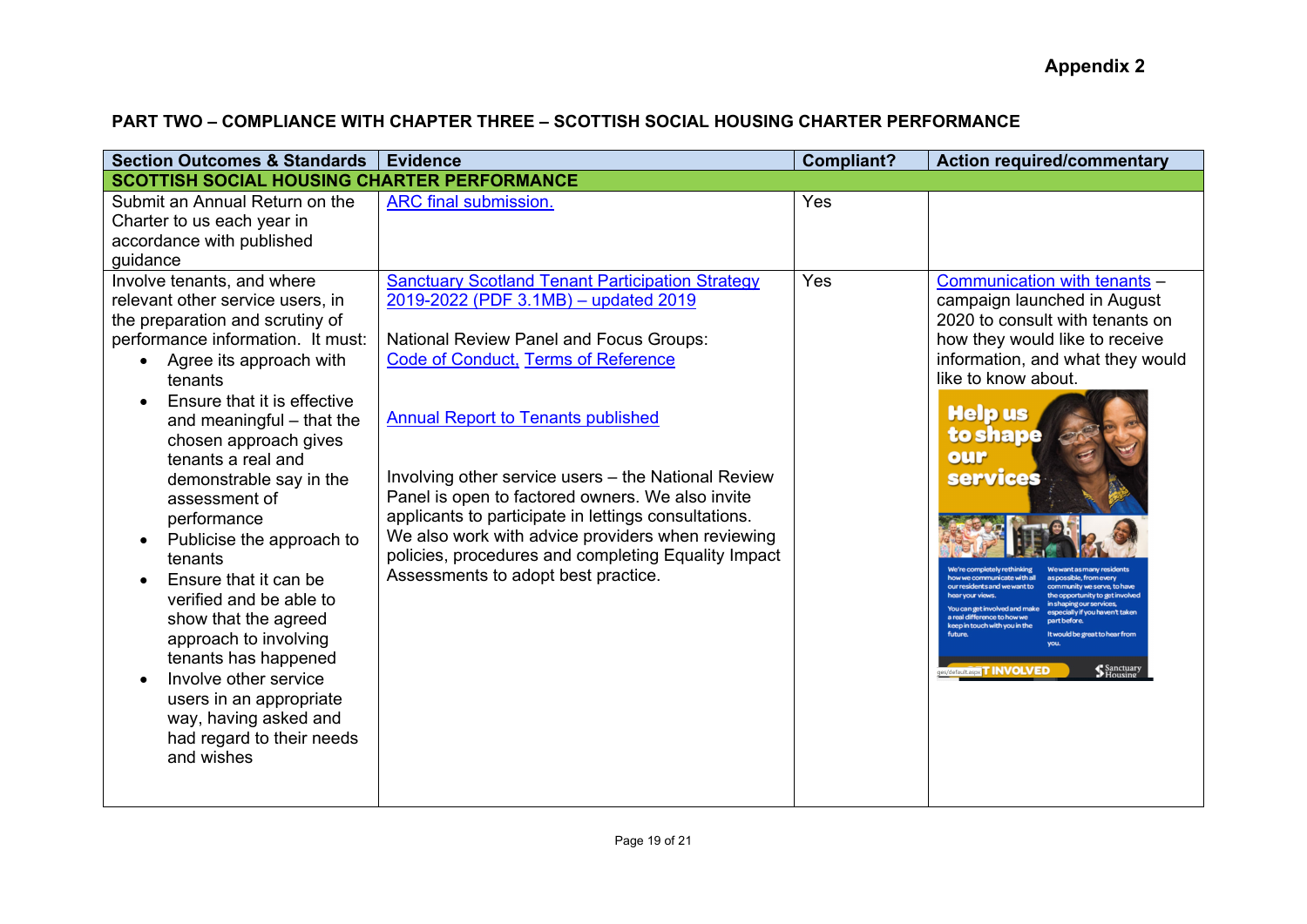| Report its performance in<br>achieving or progressing towards<br>the Charter outcomes and<br>standards to its tenants and other<br>service users (no later than<br>October each year). It must agree<br>the format of performance<br>reporting with tenants, ensuring<br>that it is accessible for tenants<br>and other service users, with plain<br>and jargon-free language. | <b>Annual Report to Tenants published</b>                                                                                                                                                              | Yes |                                                                                                               |
|--------------------------------------------------------------------------------------------------------------------------------------------------------------------------------------------------------------------------------------------------------------------------------------------------------------------------------------------------------------------------------|--------------------------------------------------------------------------------------------------------------------------------------------------------------------------------------------------------|-----|---------------------------------------------------------------------------------------------------------------|
| When reporting its performance to                                                                                                                                                                                                                                                                                                                                              | <b>Annual Report to Tenants published</b>                                                                                                                                                              | Yes |                                                                                                               |
| tenants and other service users it<br>must:<br>Provide them with an assessment<br>of performance in delivering each<br>of the Charter outcomes and<br>standards which are relevant to<br>the landlord<br>Include relevant comparisons -                                                                                                                                        | ARC results and benchmarking exercise is normally<br>undertaken by Review Panels in the Autumn.<br>Action Plan developed each year by Senior<br>Management Team to improve end of year<br>performance. | Yes | National Review Panel yet to<br>complete this year's review due to<br>ARC results not being published<br>yet. |
| these should include comparisons<br>with previous years, with other<br>landlords and with national<br>performance<br>Set out how and when the<br>landlord intends to address areas<br>for improvement<br>Give tenants and other service<br>users a way to feed back their<br>views on the style and form of the<br>reporting                                                   | Feedback can be received via:<br>Email<br>Phone<br>Face to face<br>Letter<br>At consultations, Review Panel meetings,<br>focus groups.<br>Complaints, compliments and comments<br>procedures           | Yes |                                                                                                               |
| Make the SHR report on<br><b>Sanctuary Scotland Housing</b><br><b>Association Limited's</b>                                                                                                                                                                                                                                                                                    |                                                                                                                                                                                                        |     |                                                                                                               |